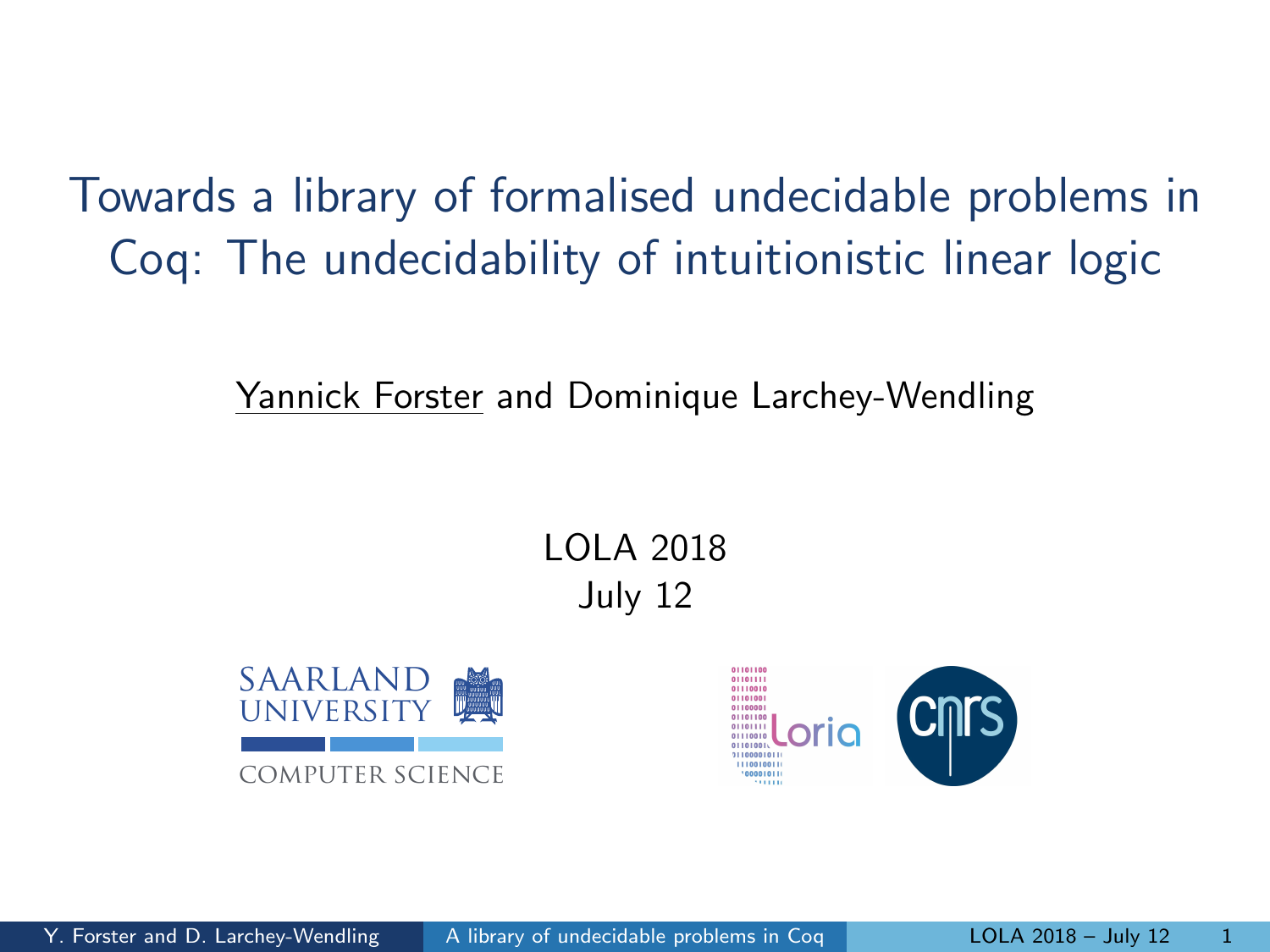### **Decidability**

A problem  $P: X \to \mathbb{P}$  is decidable if ...

Classically Fix a model of computation M: there is a decider in M For the cbv  $\lambda$ -calculus  $\exists u : \mathbf{T} \forall x : X$ .  $(u \overline{x} \triangleright T \wedge Px) \vee (u \overline{x} \triangleright F \wedge \neg Px)$ Type Theory  $\exists f : X \to \mathbb{B}$ .  $\forall x : X$ .  $Px \leftrightarrow fx = true$ dependent version (Coq, Agda, Lean, ...)  $\forall x : X. \{Px\} + \{\neg Px\}$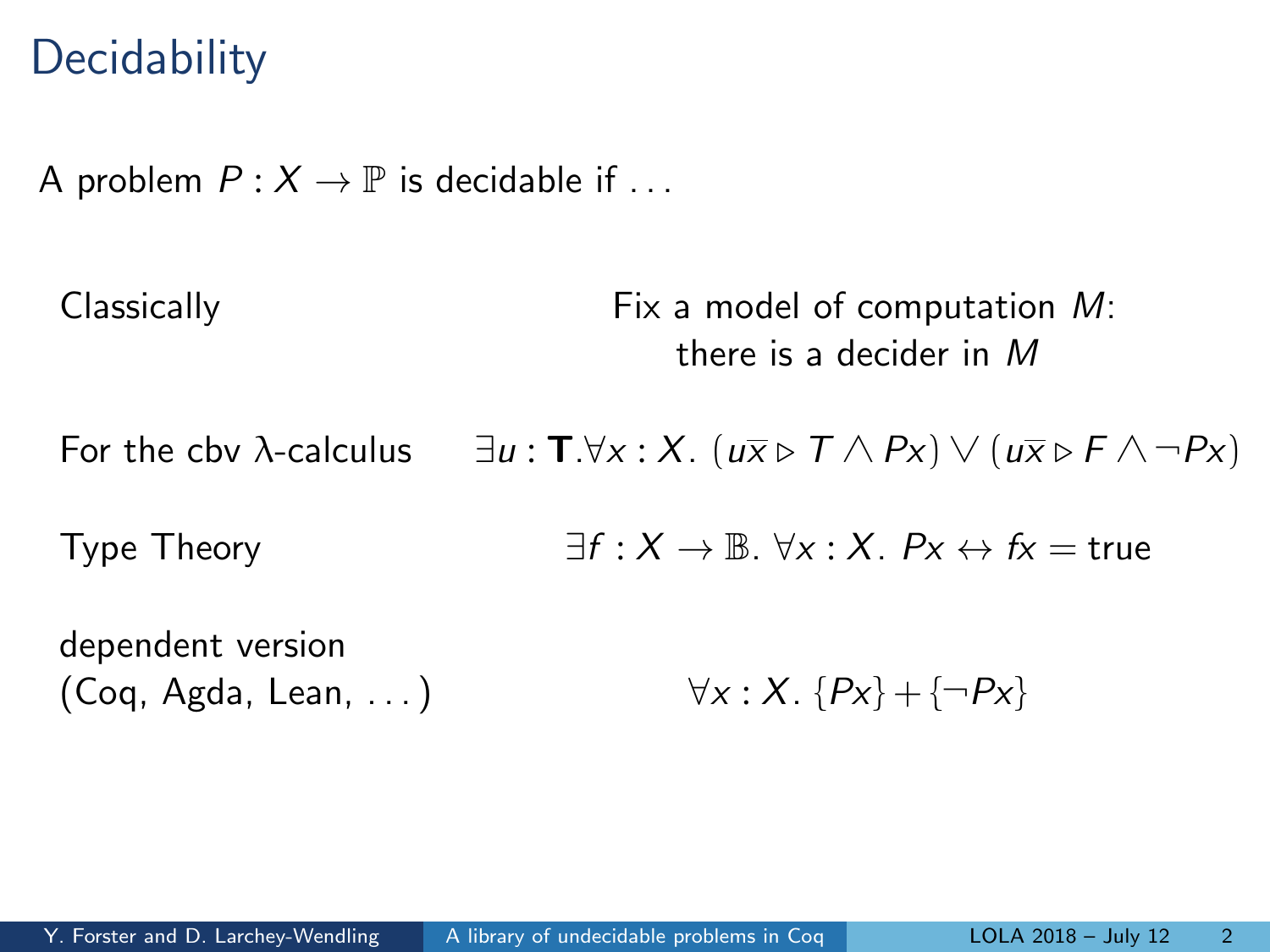## **Undecidability**

A problem  $P: X \to \mathbb{P}$  is undecidable if ...

Classically  $\Box$  If there is no decider u in M For the cbv  $\lambda$ -calculus  $\neg \exists u : \mathbf{T}.\forall x : X$ .  $(u\overline{x} \triangleright T \wedge Px) \vee (u\overline{x} \triangleright F \wedge \neg Px)$ Type Theory  $\neg(\forall x : X. \{Px\} + \{\neg Px\}) \neg(\forall x : X \bot Px \} \mp \{\neg \widetilde{Px}\})$ 

In reality: most proofs are by reduction

Definition

P undecidable := Halting problem reduces to P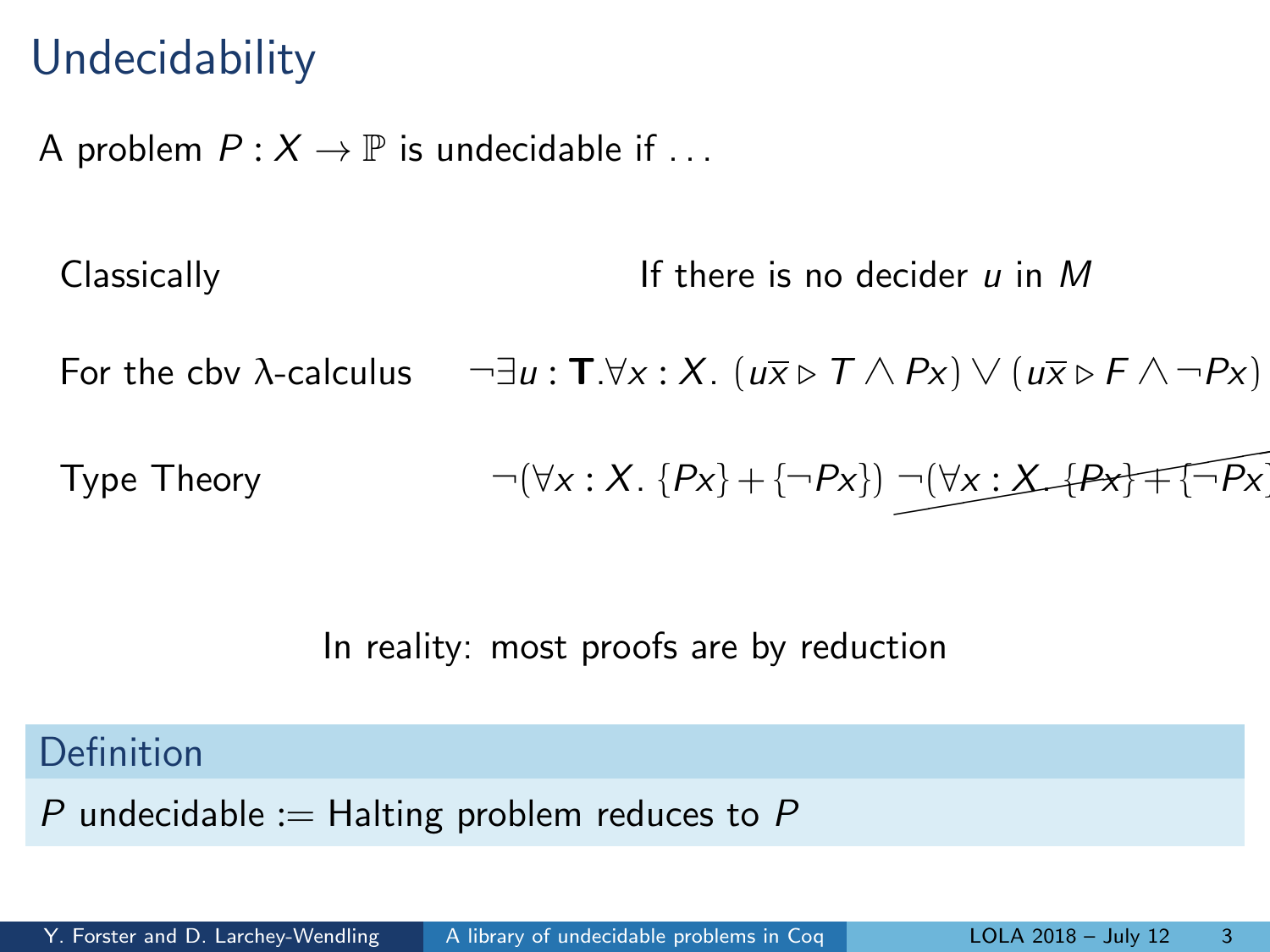#### Reduction

A problem is a type X and a unary predicate  $P: X \to \mathbb{P}$ 

A reduction of  $(X, P)$  to  $(Y, Q)$  is a function  $f : X \to Y$  s.t.  $\forall x. \; P x \leftrightarrow Q(f x)$ 

Write

 $P \prec Q$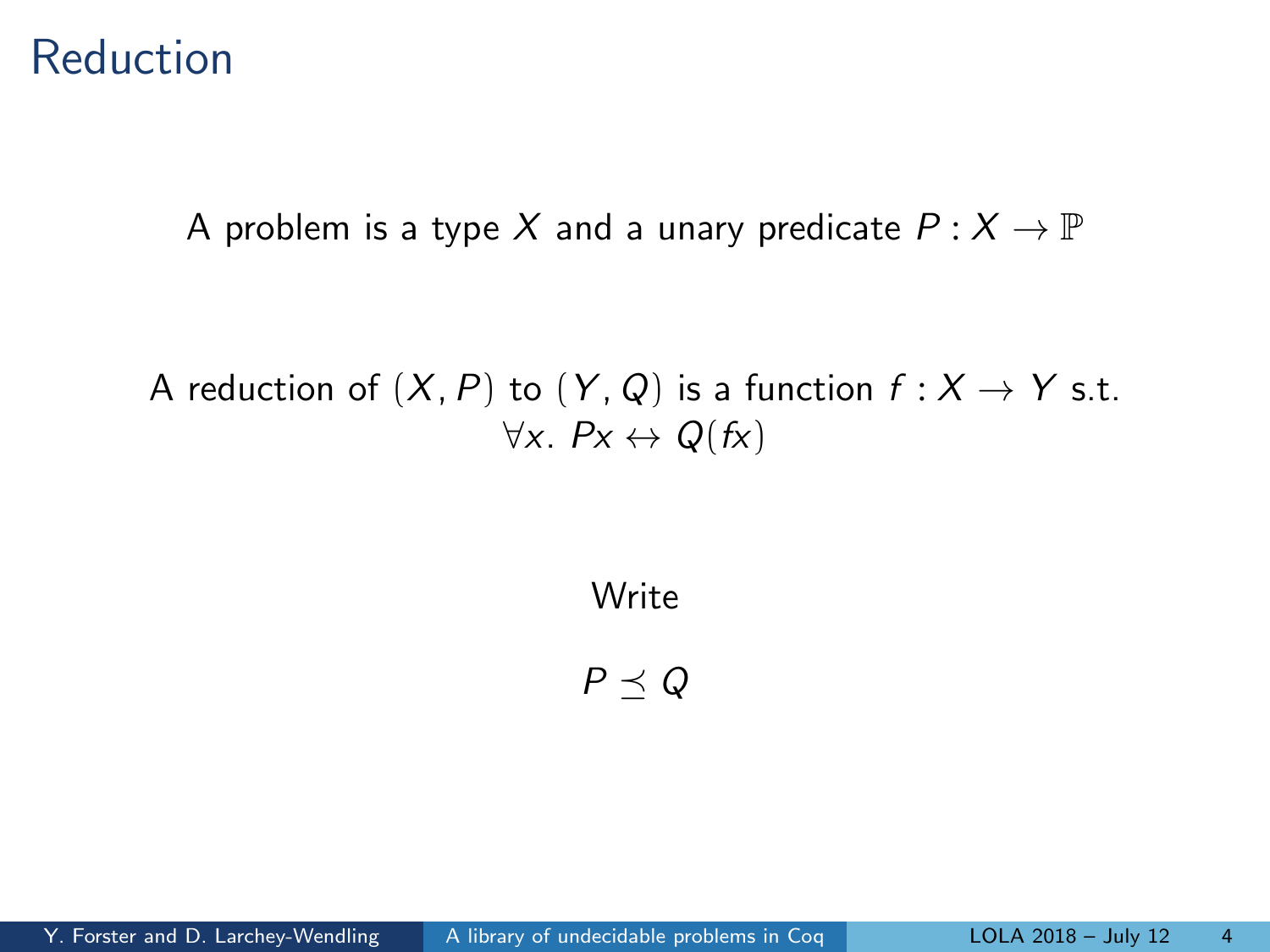### An undecidability proof for intuitionistic linear logic

#### The Undecidability of Boolean BI through Phase Semantics (full version)

Dominique Larchev-Wendling<sup>†</sup> and Didier Galmiche<sup>b</sup> LORIA - CNRS<sup>†</sup> - UHP Nancy<sup>b</sup> UMR 7503 BP 239, 54 506 Vandœuvre-lès-Nancy, France {larchey, galmiche}@loria.fr

#### Verification of PCP-Related Computational Reductions in Coq

Yannick Forster<sup>(SS)</sup>, Edith Heiter, and Gert Smolka

Saarland University, Saarbrücken, Germany {forster.heiter.smolka}@ps.uni-saarland.de

#### Abstract

Kripke semantics (corresponding to the labelled tableaux system) define the same notion of validity.

We solve the open problem of the decidability of Boolean BI logic (BBI), which can be considered as the core of separation and spatial logics. For this, we define a complete 1. . . . . . . .

This situation evolved recently with two main families of results. On the one hand, in the spirit of his work with Calcagno on Classical BI [2], Brotherston provided a Disa shi ne na matalo na matamata na n

Abstract. We formally verify several computational reductions concerning the Post correspondence problem (PCP) using the proof assistant Coq. Our verification includes a reduction of the halting problem for Turing machines to string rewriting, a reduction of string rewriting to PCP. and reductions of PCP to the intersection problem and the palindrome problem for context-free grammars.

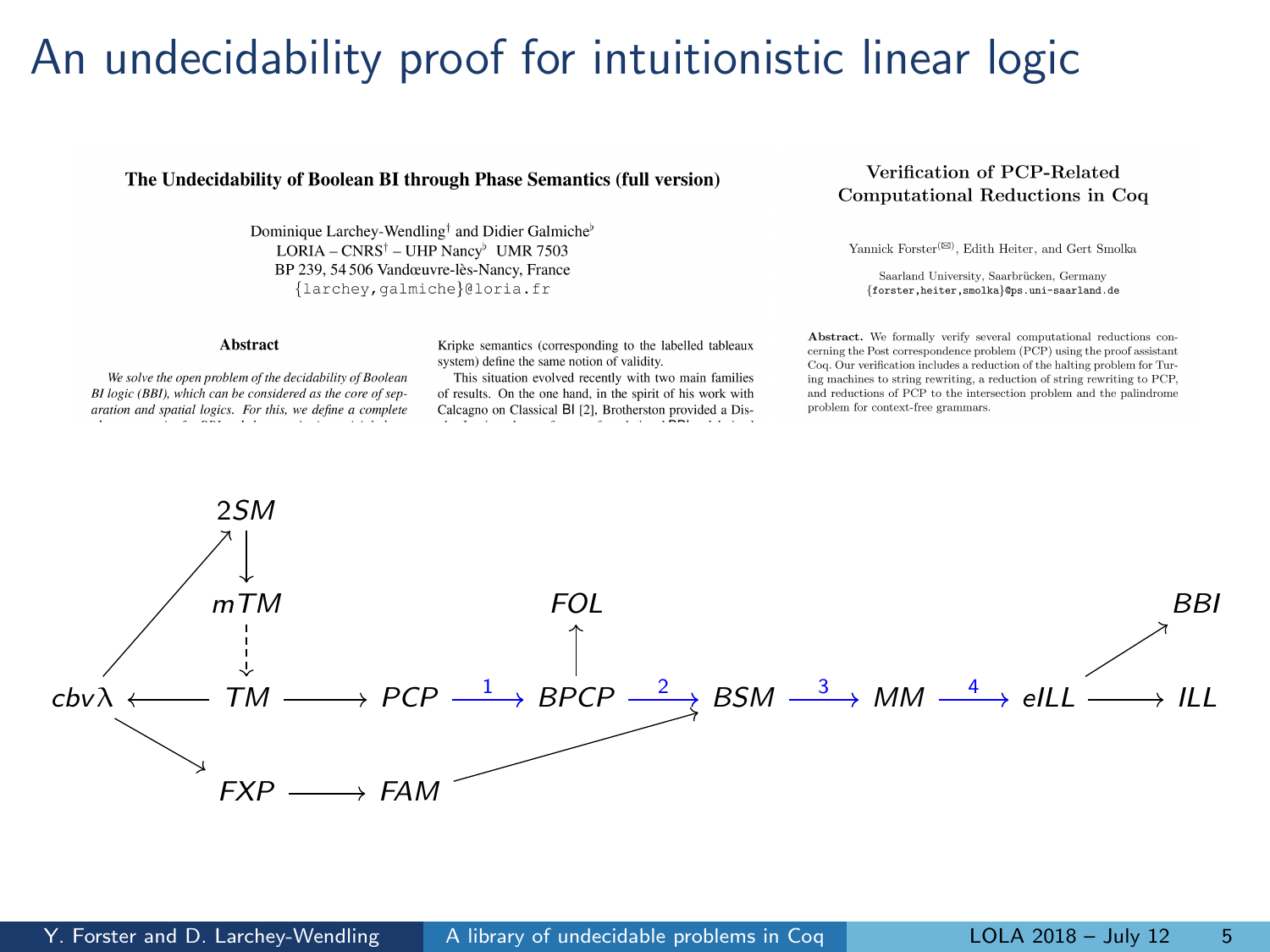## Post correspondence problem

#### From Wikipedia, the free encyclopedia

The Post correspondence problem is an undecidable decision problem that was introduced by Emil Post in 1946.<sup>[1]</sup> Because it is simpler than the halting problem and the *Entscheidungsproblem* it is often used in proofs of undecidability.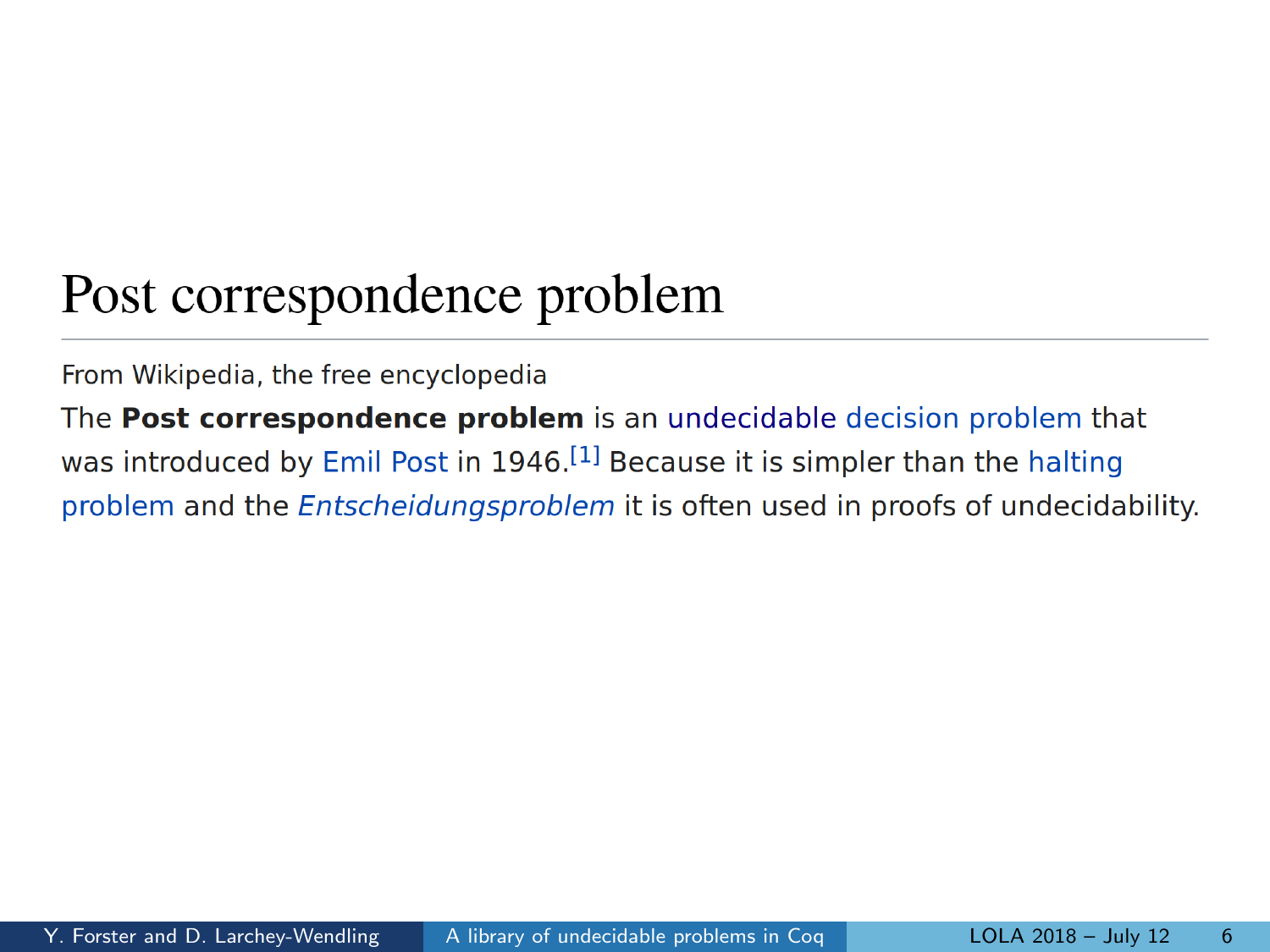PCP



FLoC2018inOxford

- Symbols  $a, b, c: \mathbb{N}$
- Strings  $x, y, z$ : lists of symbols
- Card  $c$ : pairs of strings
- Stacks  $A$ : lists of cards

$$
\mathbb{I}^{1} := \epsilon \qquad \mathbb{I}^{2} := \epsilon
$$

$$
(x/y :: A)^{1} := x(A^{1}) \quad (x/y :: A)^{2} := y(A^{2})
$$

$$
PCP(P) := \exists A \subseteq P. A \neq [] \wedge A^1 = A^2
$$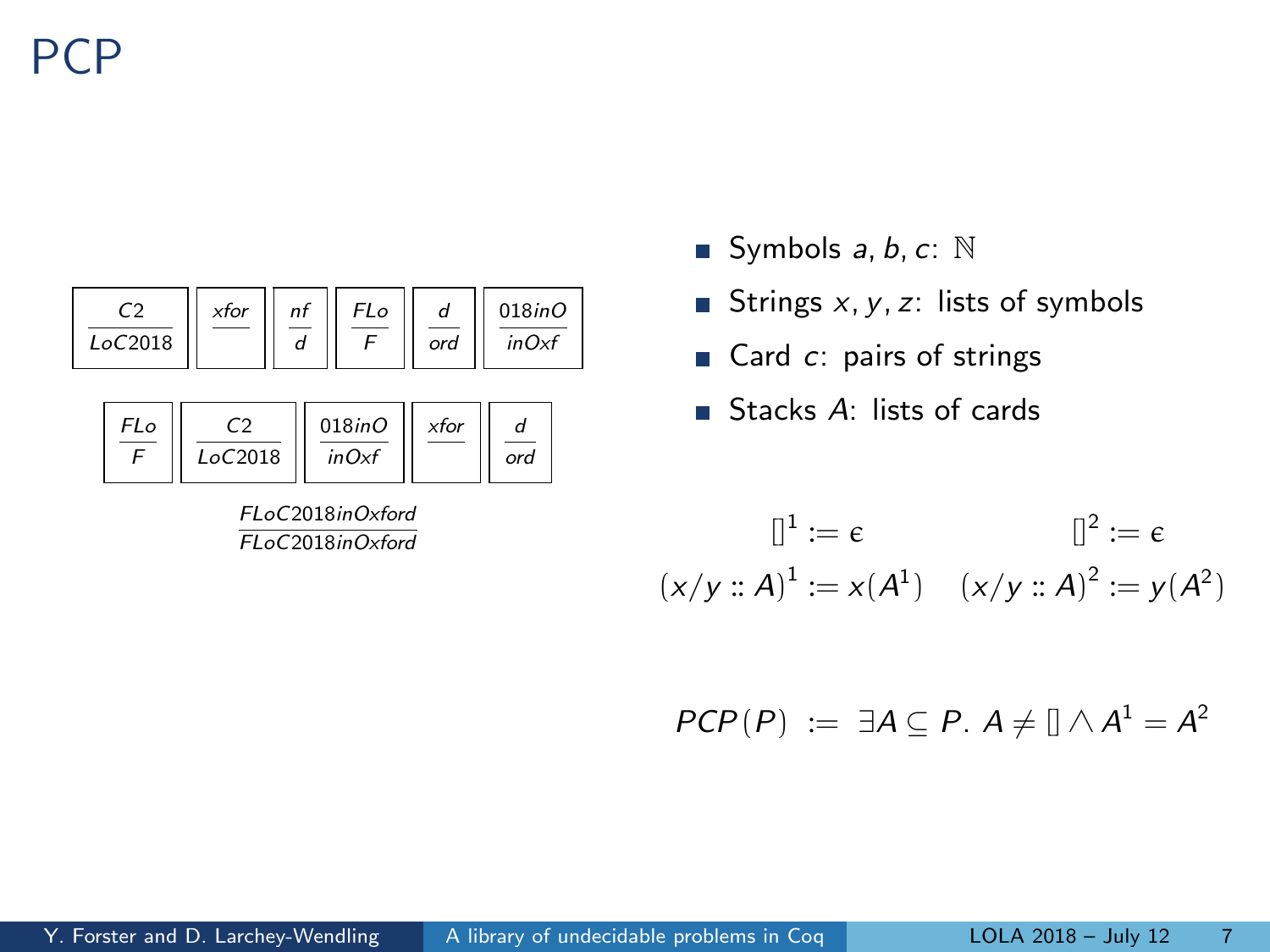# <span id="page-7-0"></span> $PCP \preceq BPCP$  $PCP \preceq BPCP$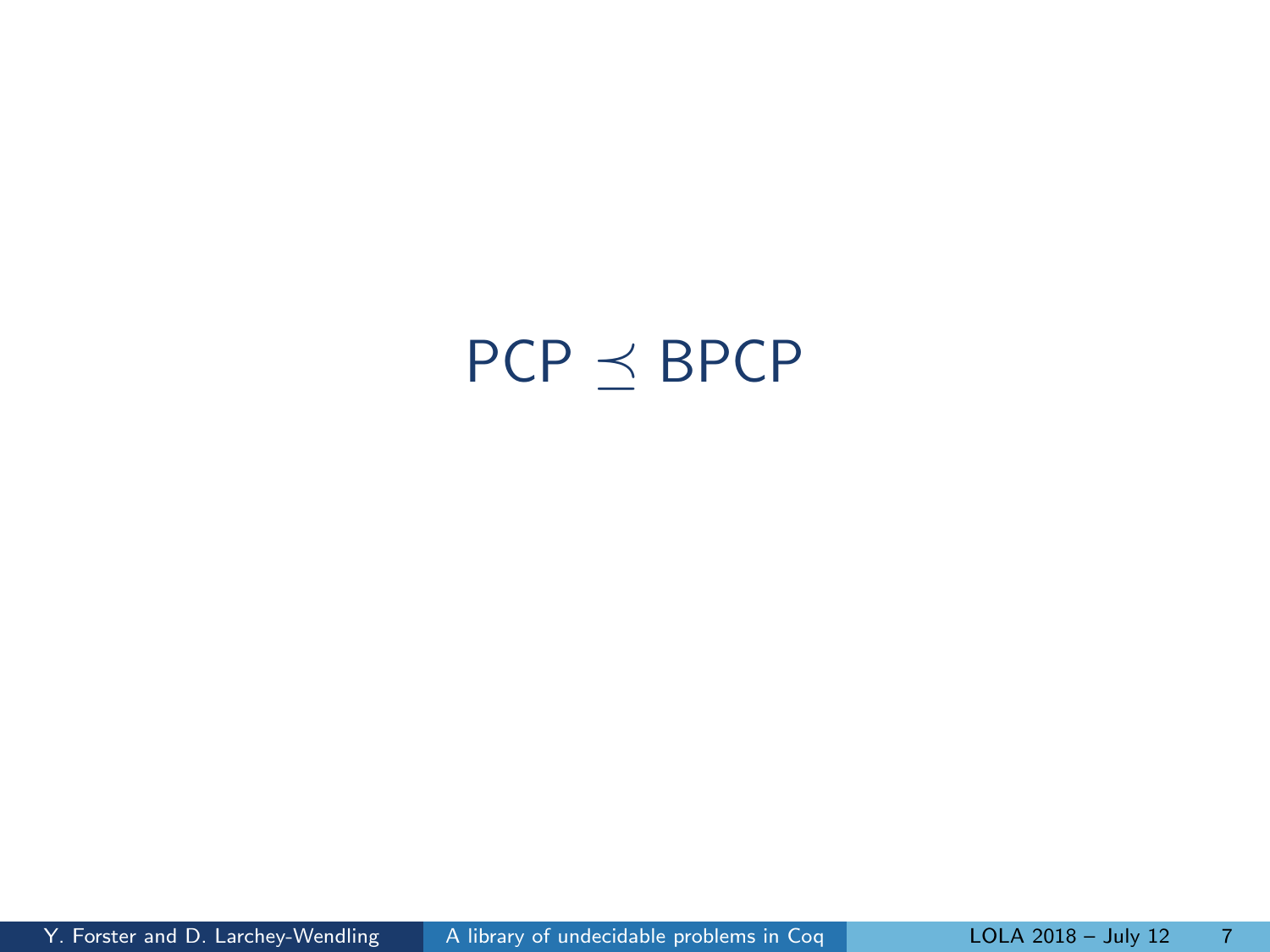### generalised BPCP

BPCP:

- Symbols  $a, b, c$ :  $\mathbb{B}$
- Strings  $x, y, z$ : lists of symbols
- $\blacksquare$  Card  $c$ : pairs of strings
- Stacks  $A, R$ : lists of string

generalised PCP:

- Symbols  $a, b, c: X$
- Strings  $x, y, z$ : lists of symbols
- Gard  $c$ : pairs of strings
- Stacks  $A, R$ : lists of stacks

$$
\mathbb{I}^{1} := \epsilon \qquad \qquad \mathbb{I}^{2} := \epsilon
$$

$$
(x/y :: A)^{1} := x(A^{1}) \qquad (x/y :: A)^{2} := y(A^{2})
$$

 $\mathsf{BPCP}(P:\mathsf{Stack}_{\mathbb{B}}) \;:=\; \exists A\subseteq P.\; A \neq [] \land A^1 = A$ 

$$
PCP_X(P:Stack_X) := \exists A \subseteq P. A \neq [] \wedge A^1 = A^2
$$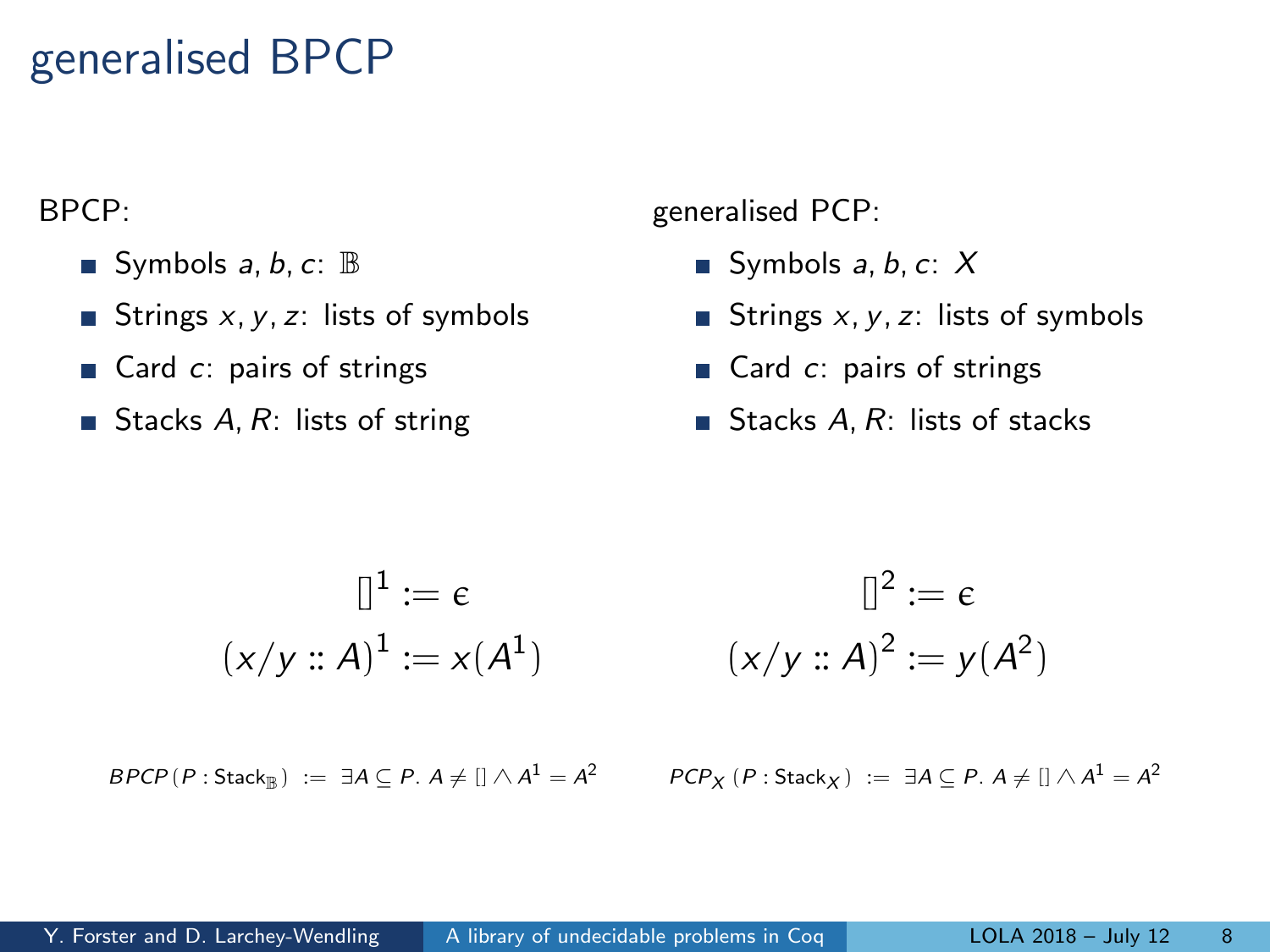### $PCP \prec BPCP$

#### $f:\mathbb{N}^*\to\mathbb{B}^*$

#### $f(a_1 \ldots a_n : \mathbb{N}^*) := 1^{a_1} 0 \ldots 1^{a_n} 0$

Lift  $f$  to cards and stack by pointwise application

To prove:  $PCPP \leftrightarrow BPCP(f, P)$ Define inverse function  $g$ , easy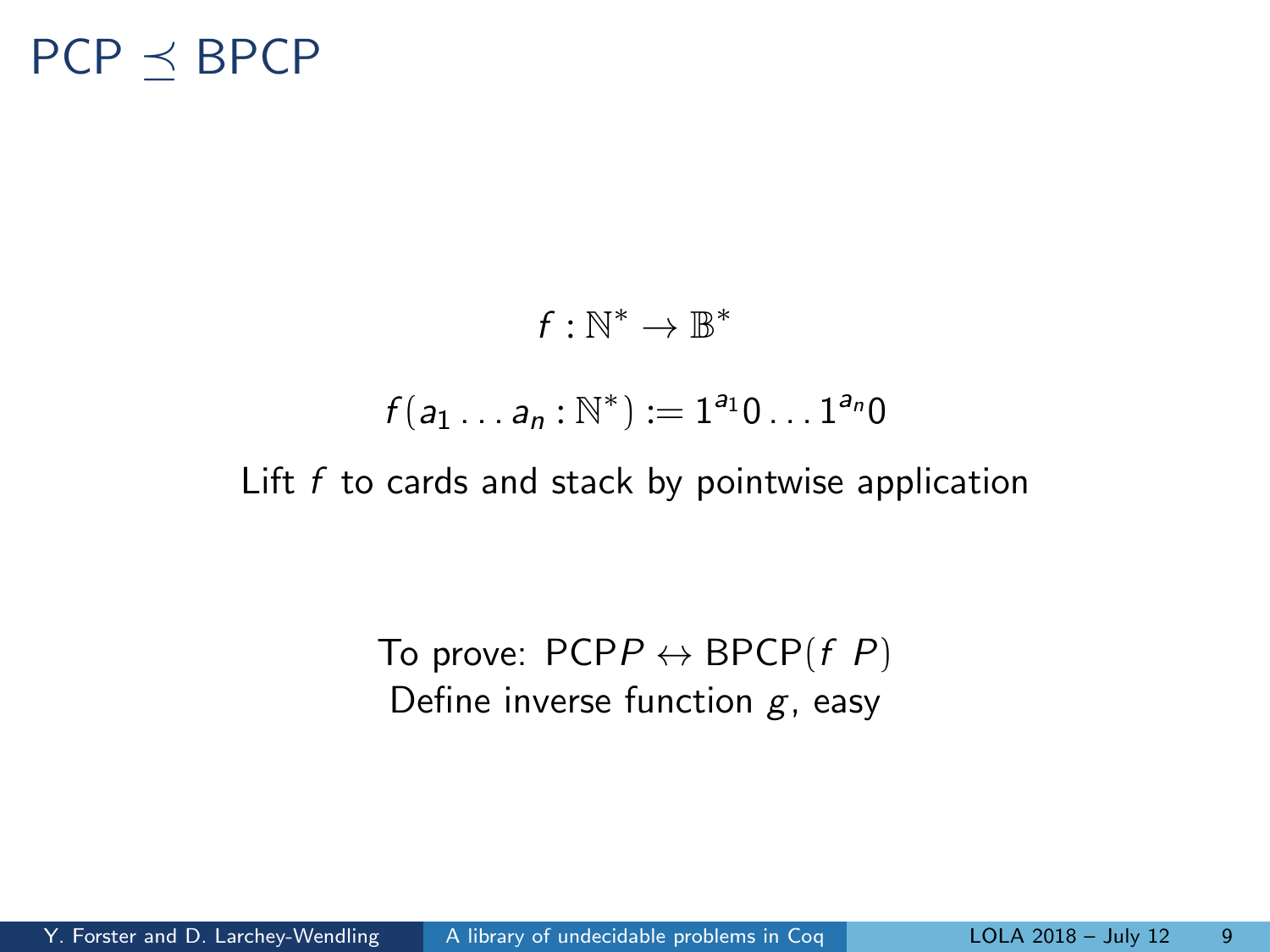#### Contribution

 $PCP \longrightarrow BPCP \longrightarrow BSM \longrightarrow MM \longrightarrow ellL \longrightarrow lLL$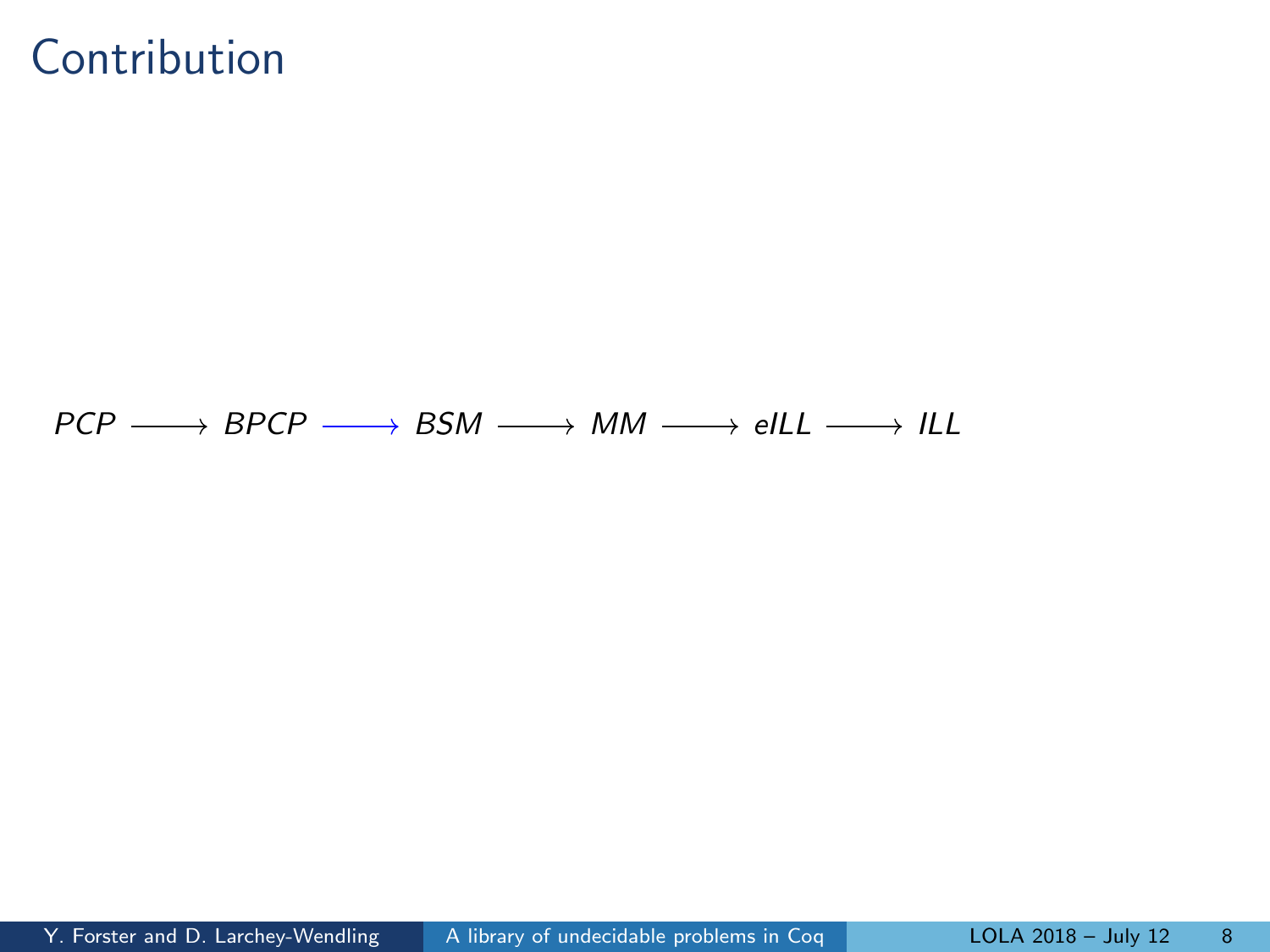# <span id="page-11-0"></span> $\mathsf{BPCP} \preceq \mathsf{BSM}$  $\mathsf{BPCP} \preceq \mathsf{BSM}$  $\mathsf{BPCP} \preceq \mathsf{BSM}$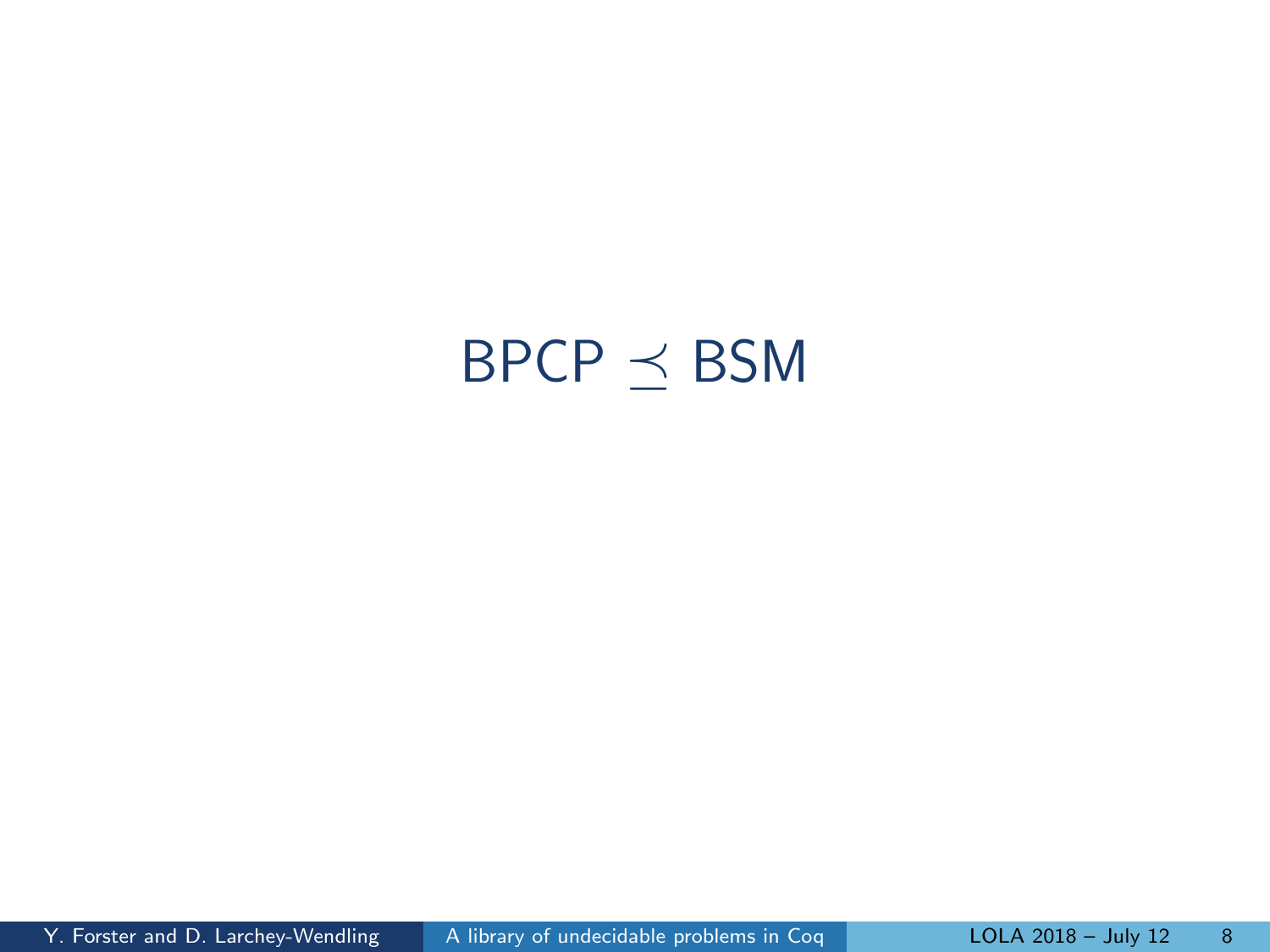#### Binary stack machines

- $\blacksquare$  n stacks of 0s and 1s (list bool) for a fixed n
- **■** instructions (with  $0 \le x < n$  and  $b \in$  bool and  $i \in \mathbb{N}$ )

```
bsm_instr ::= POP x i j | PUSH x b | HALT
```

$$
\blacksquare\;\mathsf{state}\!:\;(\mathtt{PC}\in\mathbb{N},\vec{\mathcal{S}}\in(\mathtt{list}\;\mathtt{bool})^n)
$$

**Small step semantics (HALT is blocking):** 

```
POP x i: if x is empty, then PC \leftarrow ielse pop b from stack x;
               if b is 0 then PC \leftarrow i else PC \leftarrow PC + 1;
PUSH x b: push b on stack x; PC \leftarrow PC + 1;
```
 $\mathsf{BSM}\hspace{0.5pt}$  program  $\mathcal{B}_{i,j}\hspace{0.5pt}$  ;  $i$  :  $\mathsf{bsm\_instr}_j$  ;  $i+1$  :  $\dots$  ;  $j$  :  $\mathsf{bsm\_instr}_j$  $\mathsf{BSM}(\mathcal{B}_{i,j}, \vec{S}) := \exists \vec{S'}. \mathcal{B} : (i, \vec{S}) \longrightarrow^* (j+1, \vec{S'})$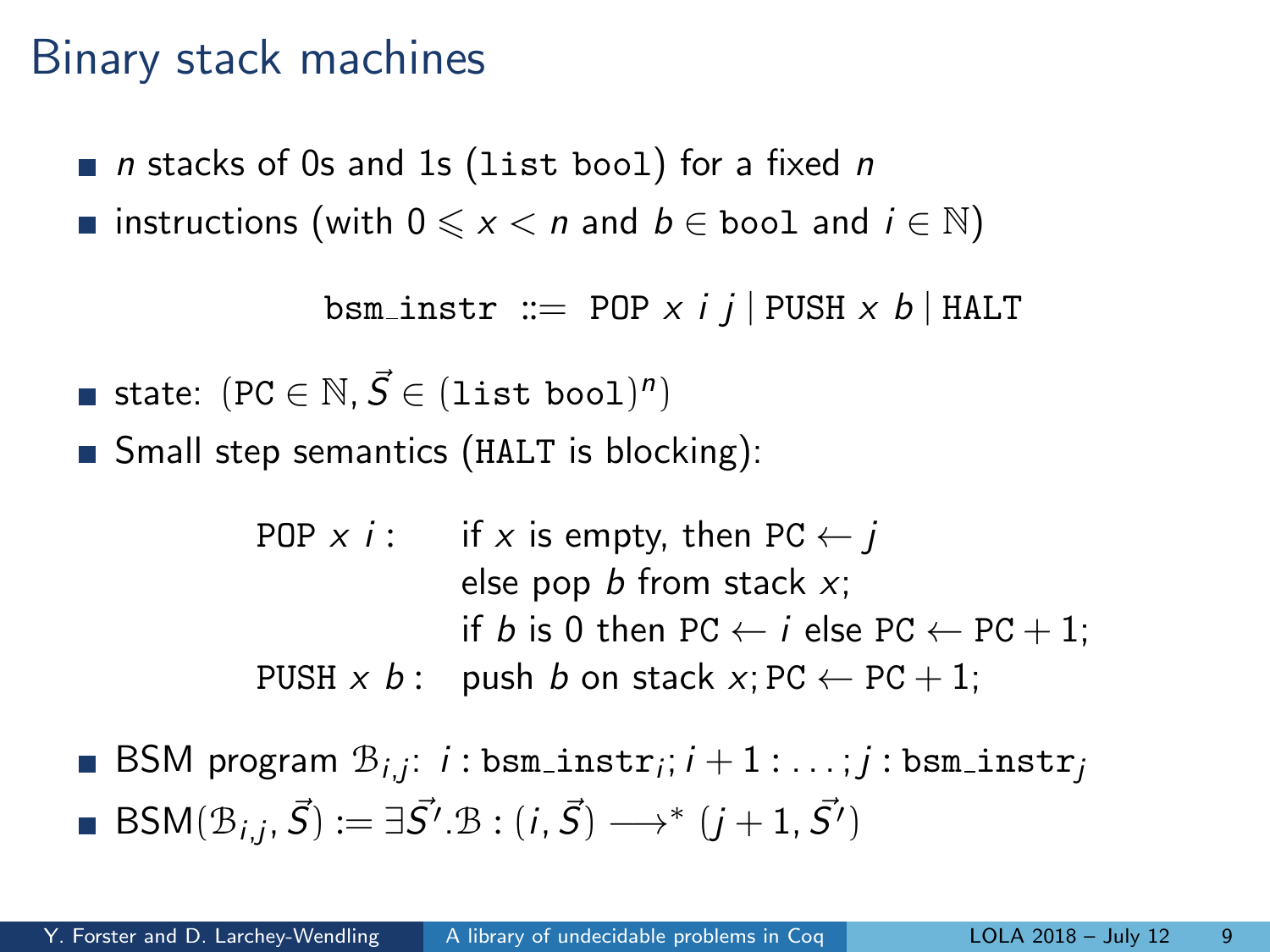## $BPCP \prec BSM$

- Keep stacks for top and bottom row
- Hard code every card as PUSH instructions
- $\blacksquare$  Iterate all possible stacks
- Check for stack equality

```
Definition compare_stacks x y i p q :=
  (* i *) [POP x (4+i) (7+i) ;
  (* 1+i *) POP y q q ;
  (* 2+i *) PUSH x Zero ; POP x i i ;
  (* 4+i *) POP y i q ;
 (* 5+i *) PUSH y Zero ; POP y q i ;
 (* 7+i *) POP y q p ;
 (* 8+i *) PUSH x' Zero ; POP x' q q ].
```
#### Lemma

For all stack configurations v,

```
compare_stacks x y i p q : (i, v) \longrightarrow^* (r, w)
```
where  $r = p$  if the value of x is the value of y and  $r = q$  otherwise. The value of all stacks apart from  $x$  and  $y$  in  $w$  is equal to the value of all stacks in  $v$ .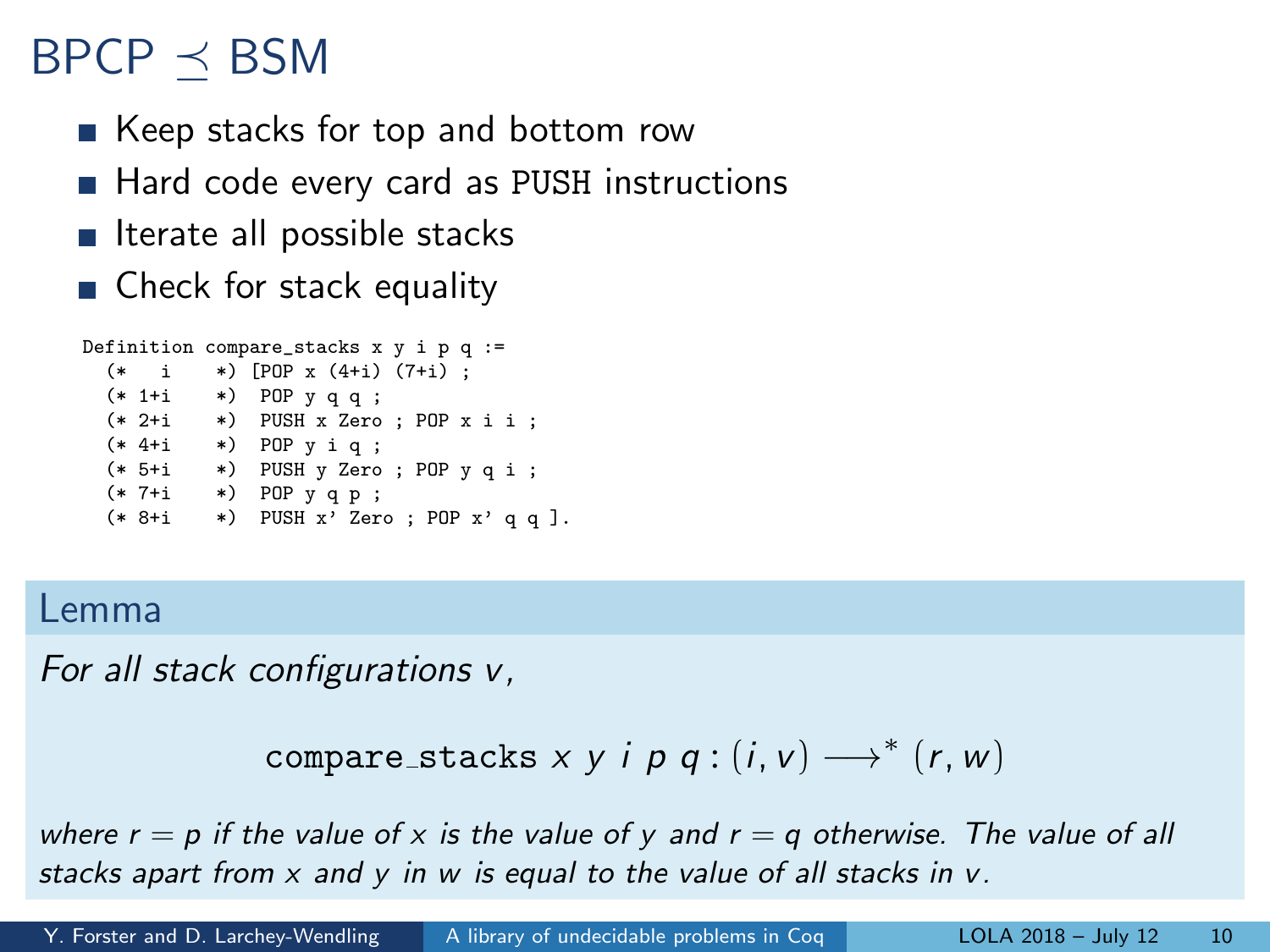#### Contribution

 $PCP \longrightarrow BPCP \longrightarrow BSM \longrightarrow MM \longrightarrow ellL \longrightarrow lLL$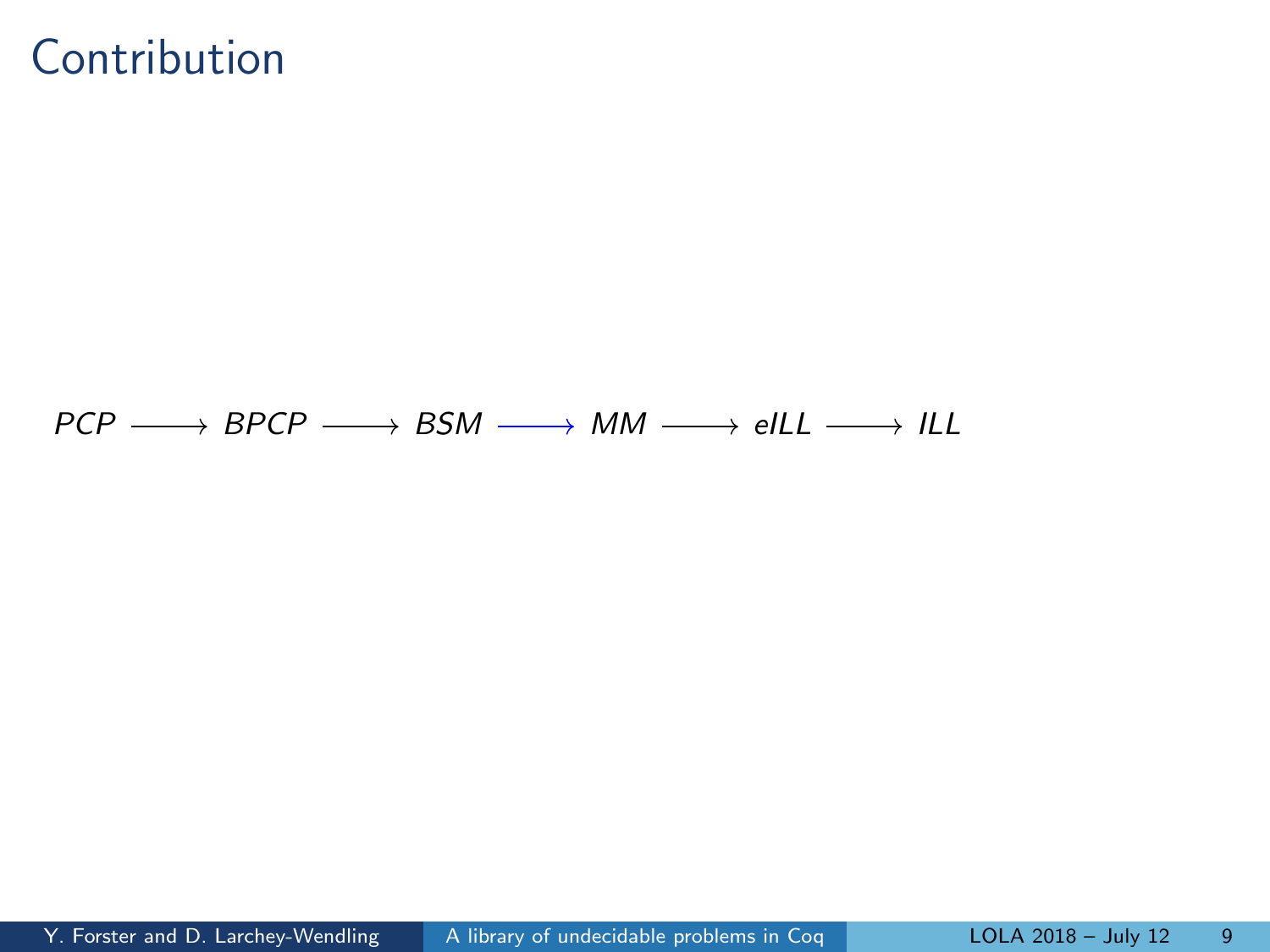## <span id="page-15-0"></span> $BSM \preceq MM$  $BSM \preceq MM$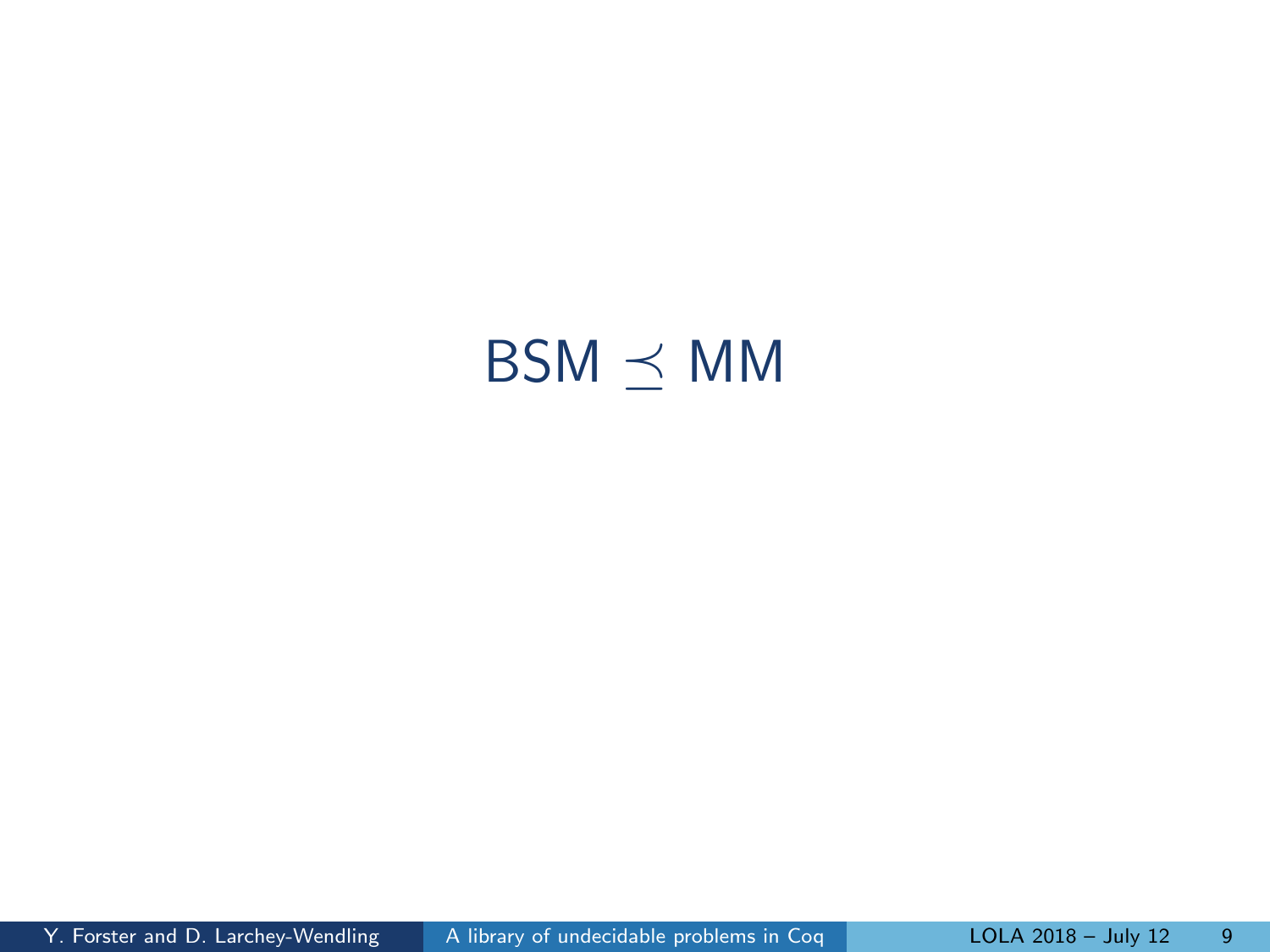### Minsky Machines

**n** registers  $\{x_1, \ldots, x_n\}$  of value in N for a fixed n **■** instructions (with  $x \in \{x_1, ..., x_n\}$  and  $i \in \mathbb{N}$ )

$$
\mathtt{mm\_instr} ::= \text{INC } x \mid \text{DEC } x \text{ } i
$$

Small step semantics, state:  $(PC \in \mathbb{N}, \vec{v} \in \mathbb{N}^n)$ 

$$
\begin{array}{ll}\n\text{INC } x: & x \leftarrow x + 1; \text{PC} \leftarrow \text{PC} + 1; \\
\text{DEC } x \text{ } i: & \text{if } x \text{ is 0 then } \text{PC} \leftarrow i \text{ else } x \leftarrow x - 1; \text{PC} \leftarrow \text{PC} + 1;\n\end{array}
$$

 $\mathsf{MM}$  program  $\mathfrak{M}_{i,j}\!\!: \,i: \mathtt{mm\_instr}_i; i+1: \ldots ; j: \mathtt{mm\_instr}_j$  $MM(\mathcal{M}_{i,j}, \vec{v}) := \mathcal{M} : (i, \vec{v}) \longrightarrow^* (j+1, \vec{0})$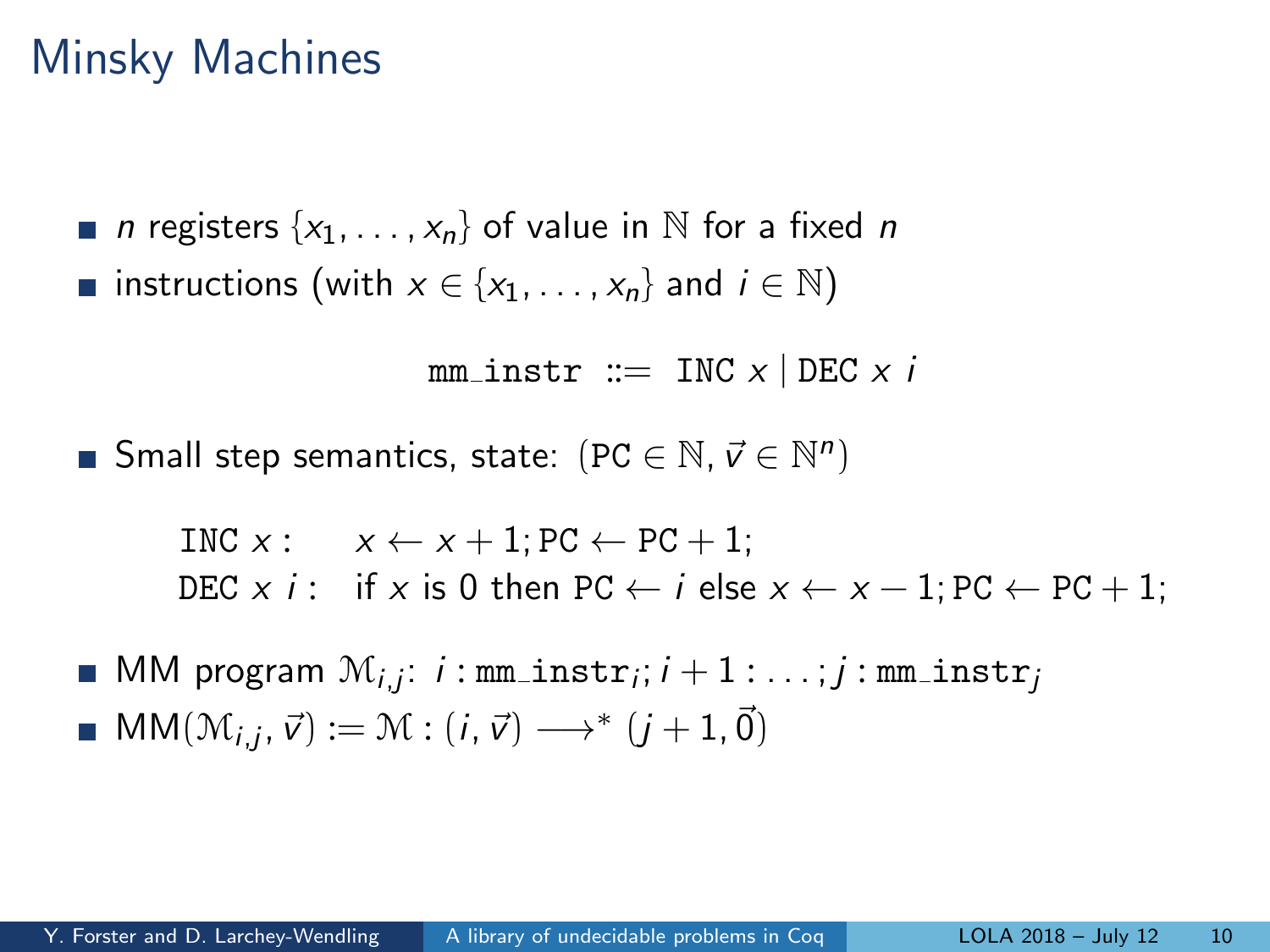

#### Certified Compiler

#### Stacks are registers, interpret bitstring as binary number

Implement DIV2, MOD2, MUL2 . . . for push and pop operations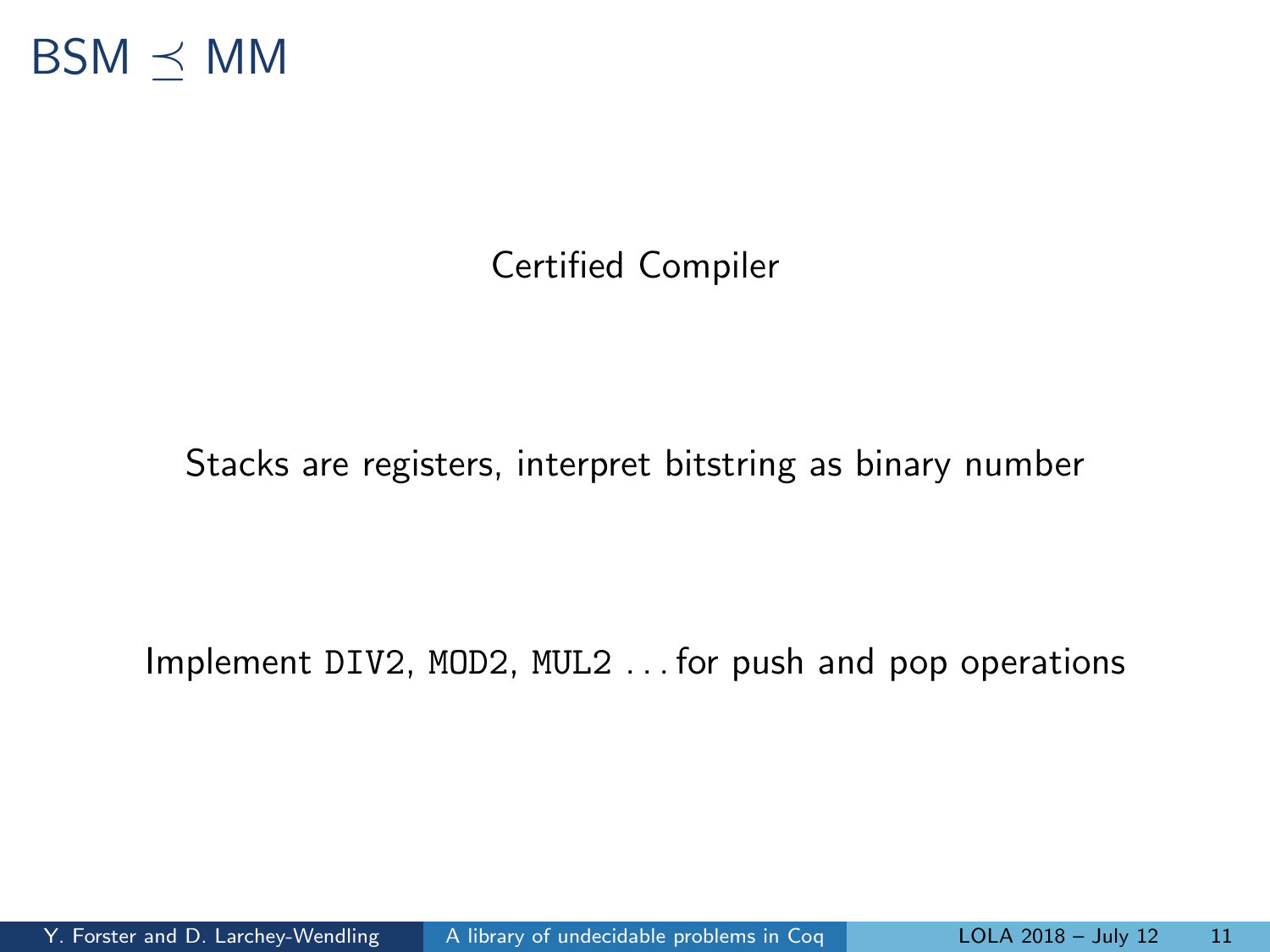#### Contribution

 $PCP \longrightarrow BPCP \longrightarrow BSM \longrightarrow MM \longrightarrow ellL \longrightarrow lLL$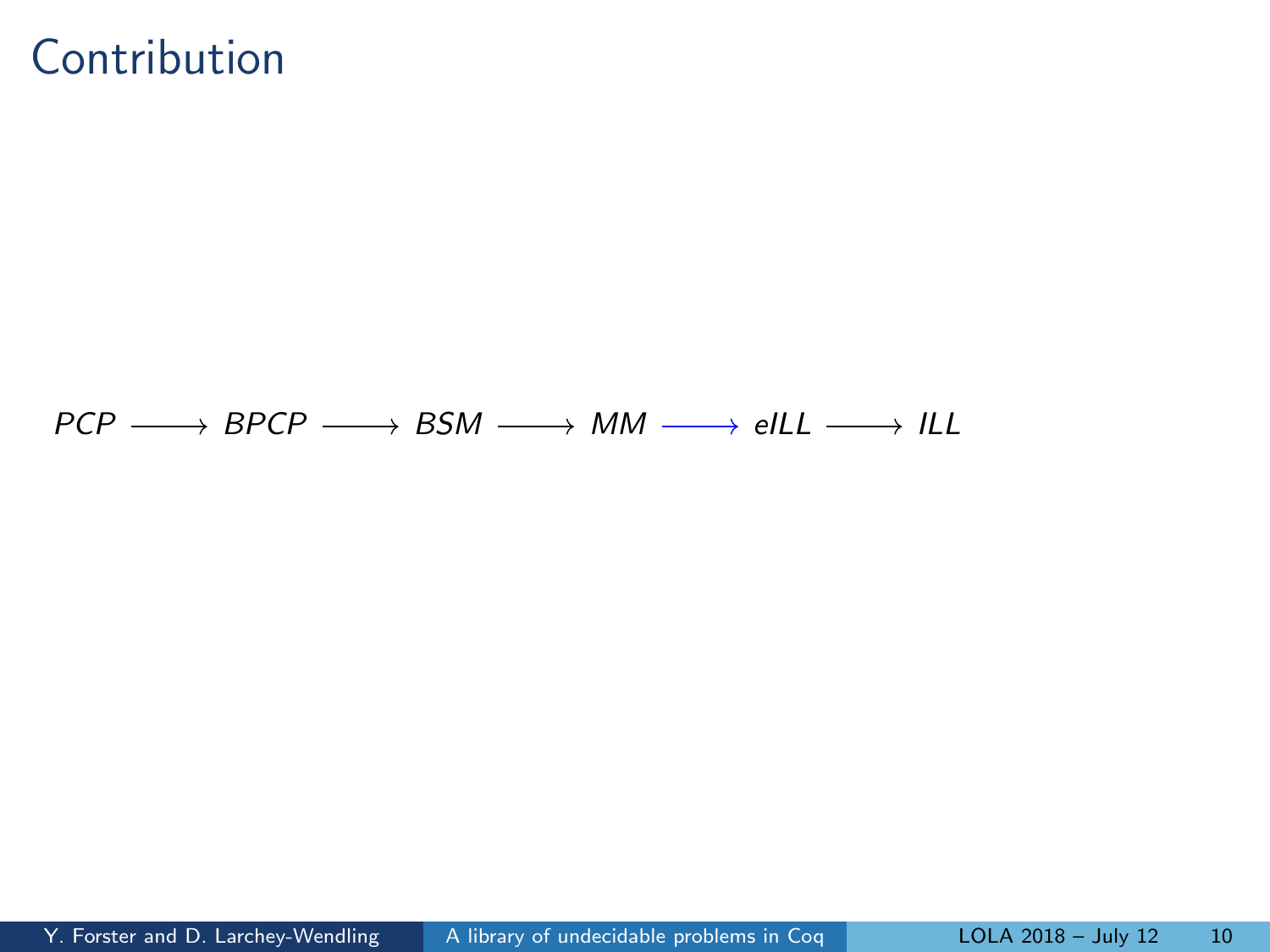# <span id="page-19-0"></span> $MM \preceq$  [eILL](#page-19-0)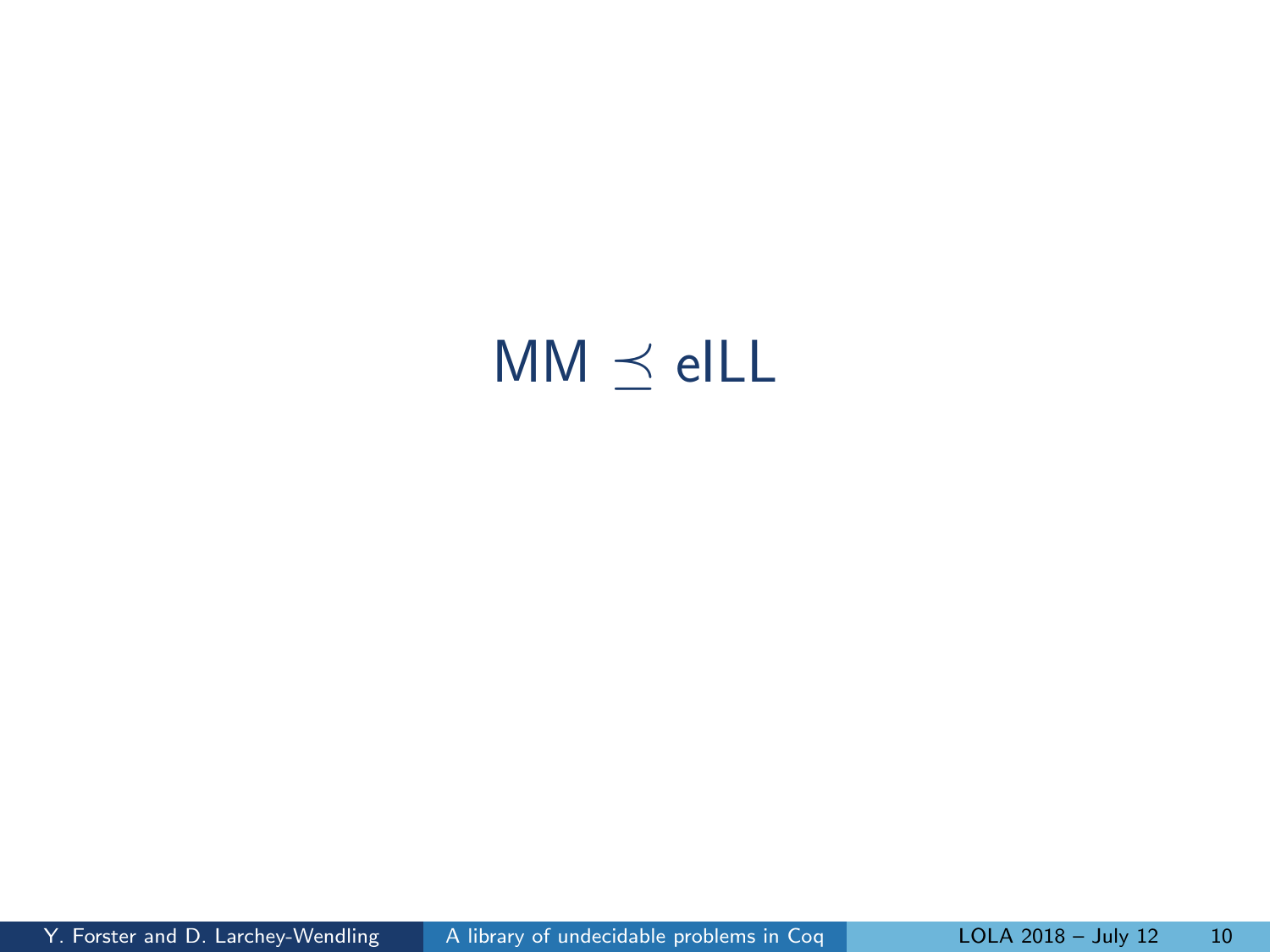#### Intuitionistic Linear Logic

We "restrict" to the  $(1, -0, 2)$  fragment, system G-ILL

$$
\frac{\Gamma, A \vdash B}{\Gamma, 1A \vdash B} \quad [\text{Id}] \quad \frac{\Gamma \vdash A \quad A, \Delta \vdash B}{\Gamma, \Delta \vdash B} \quad [\text{cut}]
$$
\n
$$
\frac{\Gamma, A \vdash B}{\Gamma, 1A \vdash B} \quad [\text{I}_{L}] \quad \frac{\Gamma \vdash B}{\Gamma \vdash B} \quad [\text{I}_{R}] \quad \frac{\Gamma \vdash B}{\Gamma, 1A \vdash B} \quad [\text{w}] \quad \frac{\Gamma, 1A, 1A \vdash B}{\Gamma, 1A \vdash B} \quad [\text{c}]
$$
\n
$$
\frac{\Gamma, A \vdash C}{\Gamma, A \& B \vdash C} \quad [\& \frac{1}{L}] \quad \frac{\Gamma, B \vdash C}{\Gamma, A \& B \vdash C} \quad [\& \frac{2}{L}] \quad \frac{\Gamma \vdash A \quad \Gamma \vdash B}{\Gamma \vdash A \& B} \quad [\& R] \quad [\& R] \quad \frac{\Gamma, A \vdash B}{\Gamma \vdash A \& B} \quad [\& R] \quad \frac{\Gamma, A \vdash B}{\Gamma, \Delta, A \multimap B \vdash C} \quad [-\circ_L] \quad \frac{\Gamma, A \vdash B}{\Gamma \vdash A \multimap B} \quad [-\circ_R]
$$

**Full linear logic faithfully embedded into that fragment ILL(Γ, A) := provable(Γ** $\vdash$  A)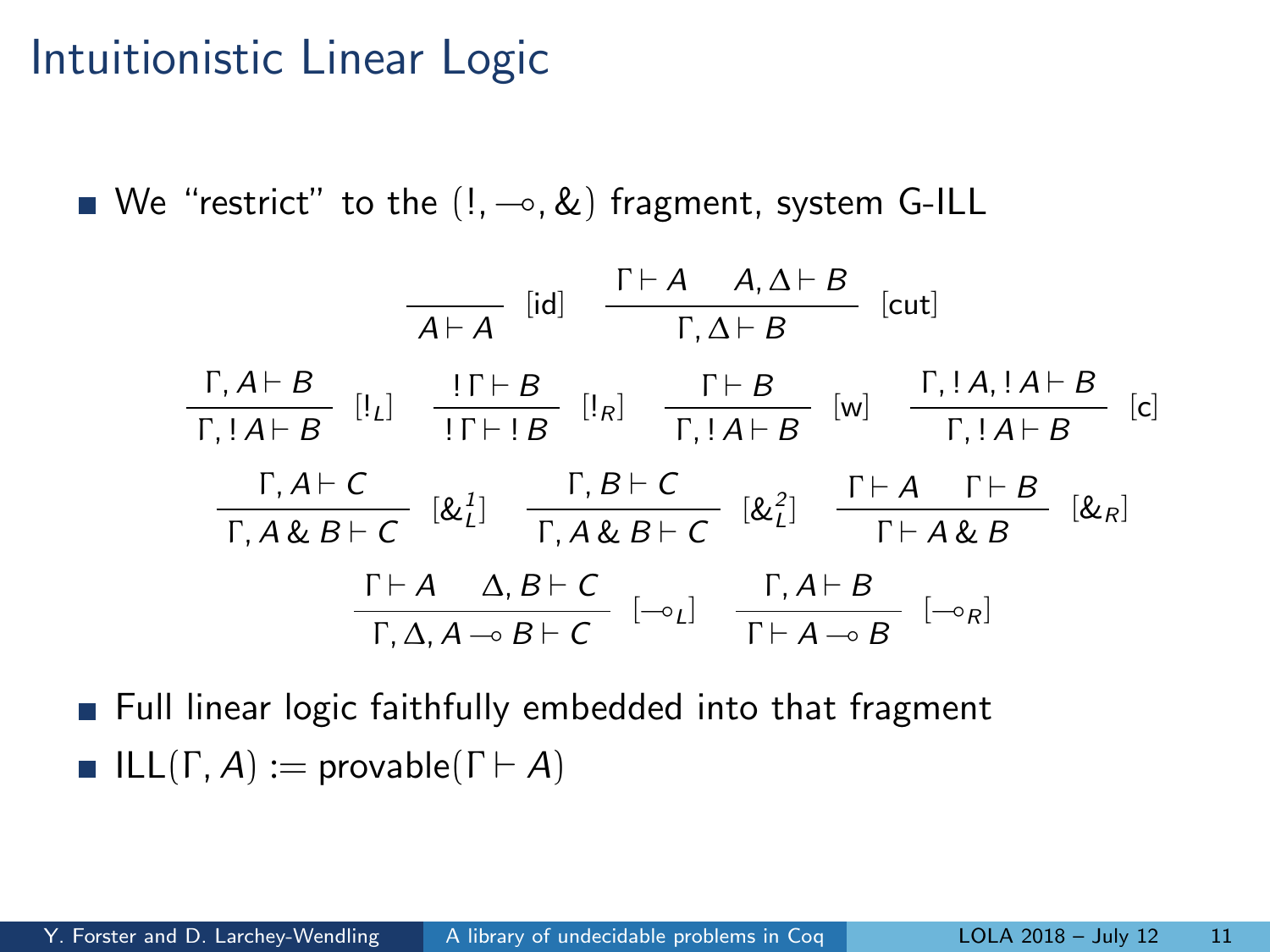## eILL

- Elementary sequents: ! $\Sigma, g_1, \ldots, g_k \vdash d \quad \left( g_i,$  a, b, c,  $d$  variables)
- $\Gamma$  Σ contains *commands*:
	- $\blacktriangleright$   $(a \rightarrow b) \rightarrow c$ , correponding to INC
	- $\blacktriangleright$  a  $\multimap$  (b  $\multimap$  c), correponding to DEC
	- $\triangleright$  (a & b)  $\multimap$  c, correponding to FORK
- goal directed rules for eILL (sound and complete w.r.t. G-ILL):
- TPS (even  $\mathbb{N}^k$ ) is (sound and) complete for eILL.
- **Hence a fragment of both ILL and BBI**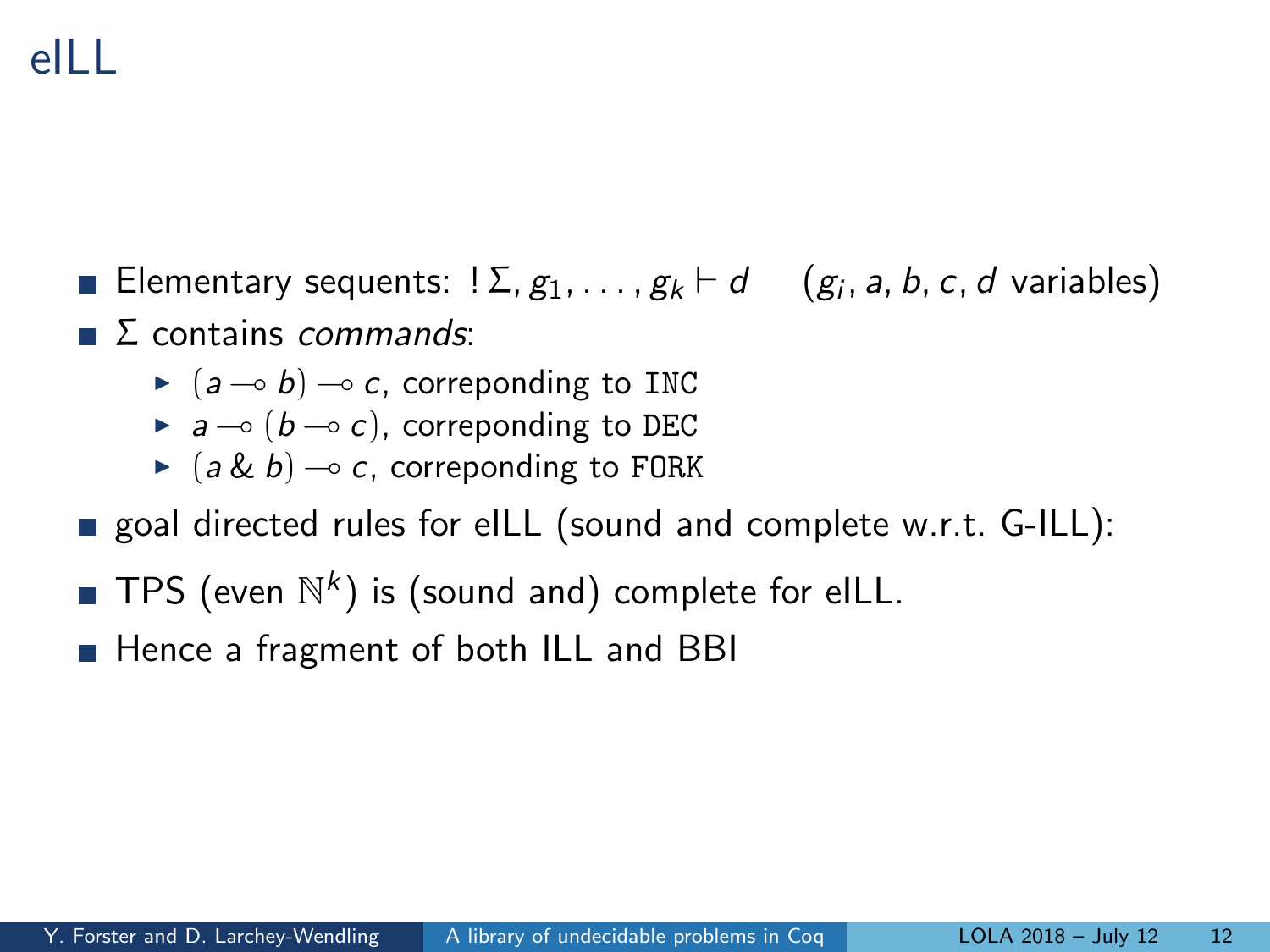#### Encoding Minsky machines in eILL

 $\blacksquare$  Given M as a list of MM instructions

- $\blacktriangleright$  for every register  $x_i$  in  $\mathcal M$ , two logical variables  $x_i$  and  $\underline{x}_i$
- ► for every position/state (PC = i) in M, a variable  $q_i$

**■** the state  $(i, \vec{v})$  is represented by  $\sum_i \Delta_{\vec{v}}$   $\vdash$   $q_i$ 

- $\triangleright$  where if  $\vec{v} = (p_1, \ldots, p_n)$  then  $\Delta_{\vec{v}} = p_1.x_1, \ldots, p_n.x_n$
- $\triangleright$  Variables:  $\{x_1, \ldots, x_n\} \cup \{\underline{x}_1, \ldots, \underline{x}_n\} \cup \{q_0, q_1, \ldots\}$
- $\triangleright$  the commands in  $\Sigma$  are determined by instructions in M

$$
i: \text{INC } x \in \mathcal{M} \left| \begin{array}{l} x \leftarrow x + 1 \\ \text{PC } \leftarrow i + 1 \end{array} \right| \frac{\cdots}{\frac{|\Sigma_{i} x, \Delta \vdash q_{i+1}|}{|\Sigma_{i} \Delta \vdash q_{i}|}} ((x \neg o q_{i+1}) \neg o q_{i} \in \Sigma)
$$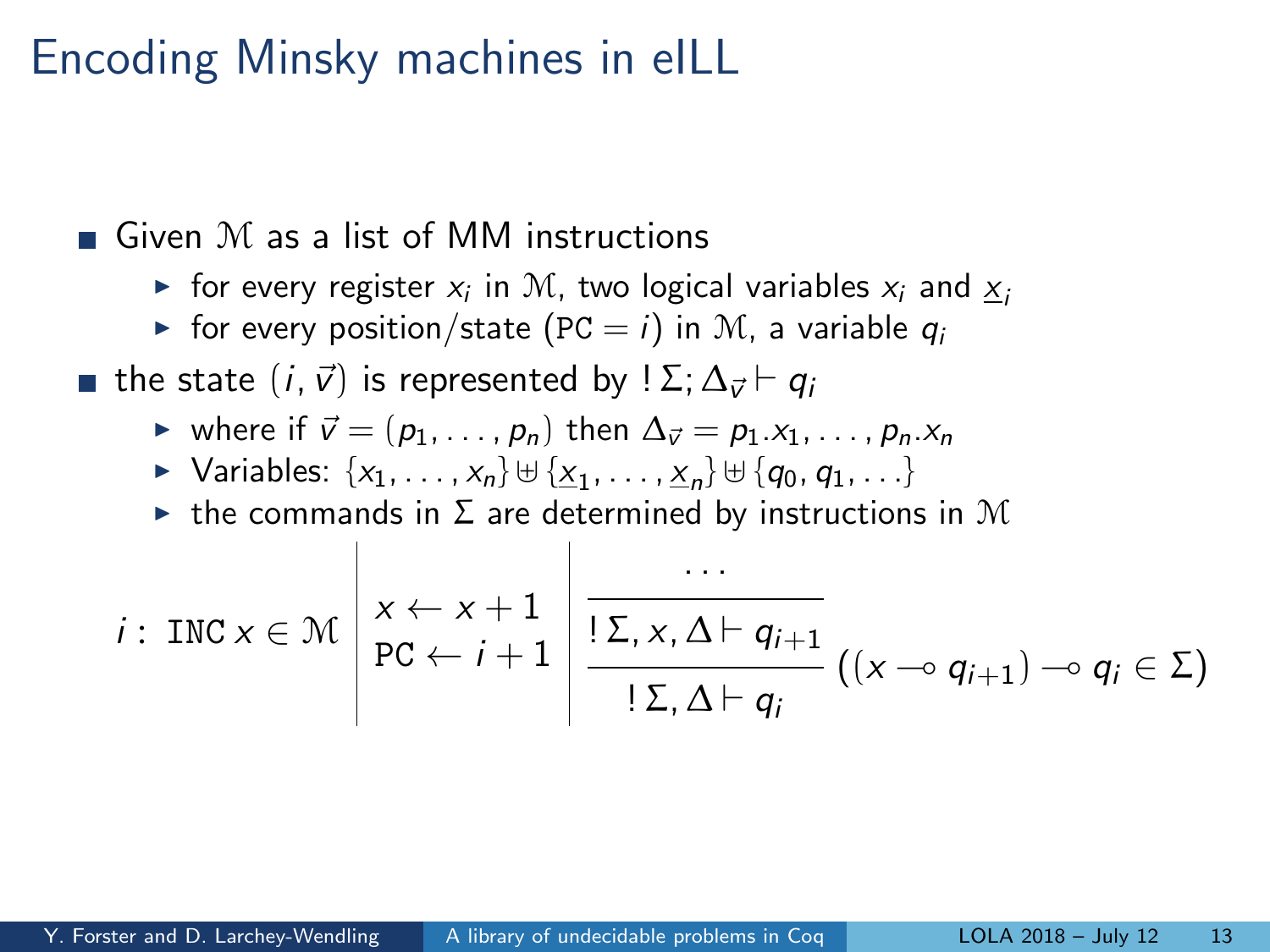### MM to eILL, (continued)

Decrement

*i*: DEC 
$$
x j \in M
$$
 | if  $x = 0$  then PC  $\leftarrow j$   
else  $x \leftarrow x - 1$ ; PC  $\leftarrow i + 1$ 

corresponds to two proofs  $x > 0$  and  $x = 0$ :

$$
\frac{\Gamma\Sigma, x \vdash x \quad (\mathsf{A}x) \quad \frac{\cdots}{\Gamma\Sigma, \Delta \vdash q_{i+1}}}{\Gamma\Sigma, x, \Delta \vdash q_i} (x \multimap (q_{i+1} \multimap q_i) \in \Sigma)
$$

$$
\frac{\cdots}{\underline{\Sigma,\Delta\vdash \underline{x}}}(x\notin \Delta)\quad \frac{\cdots}{\underline{\Sigma,\Delta\vdash q_j}}(\underline{x\&q_j})\rightarrow q_i\in \Sigma)
$$
  
 
$$
\underline{\Sigma,\Delta\vdash q_i}
$$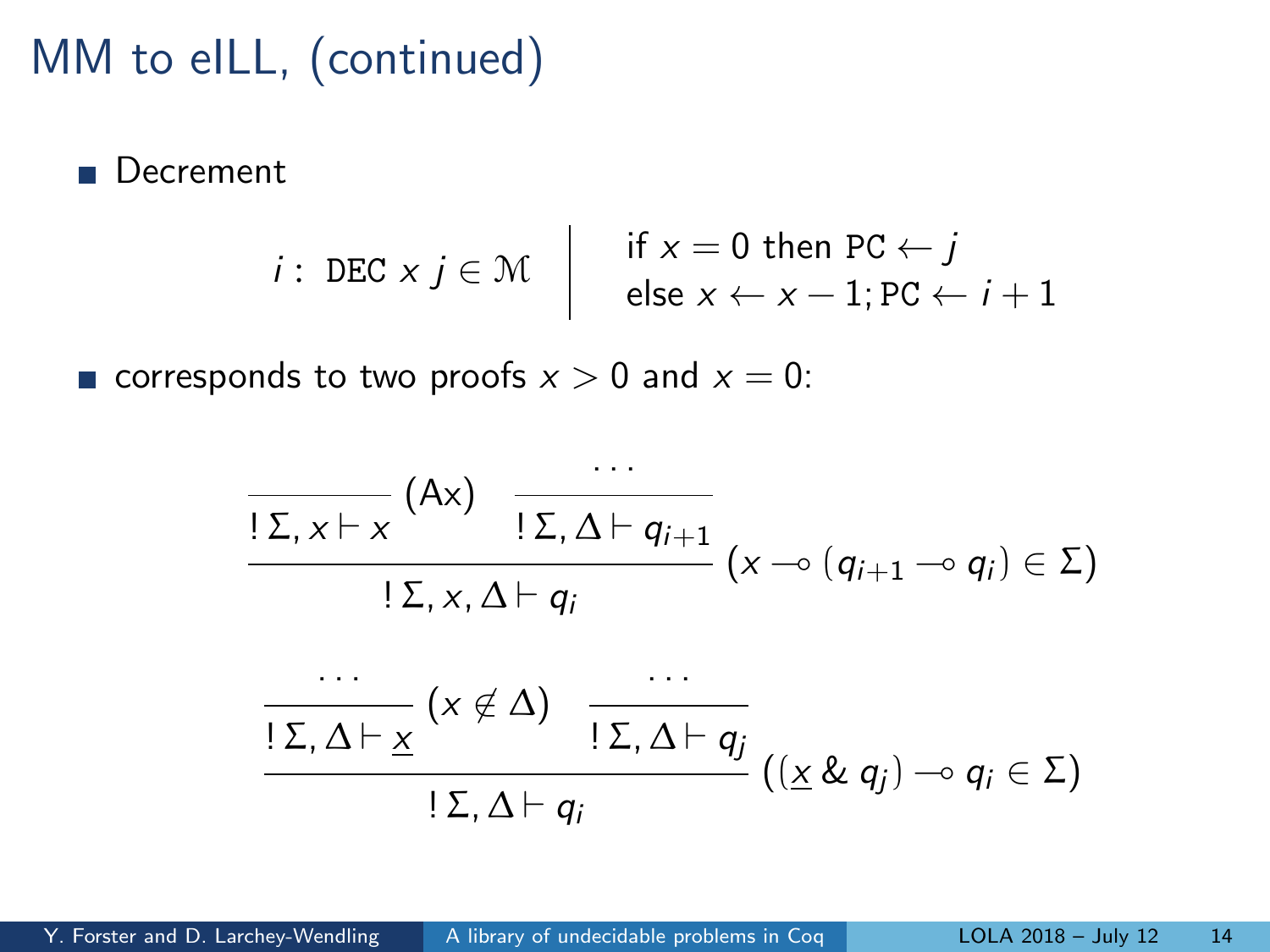Zero test  $x \notin \Delta$  in eILL

- $\blacksquare$  ! Σ; Δ  $\vdash$   $\times$  provable iff  $x \not\in \Delta$
- **■** Proof for  $y, \Delta$  with  $y \neq x$ :

$$
\frac{\Gamma\Sigma, y \vdash y \quad (\mathsf{A}\mathsf{x}) \quad \frac{\ldots}{\Gamma\Sigma, \Delta \vdash \underline{x}}}{\Gamma\Sigma, y, \Delta \vdash \underline{x}} (y \multimap (\underline{x} \multimap \underline{x}) \in \Sigma)
$$

**Proof for empty context**  $\Delta = \emptyset$ :

$$
\frac{\overline{Z \cdot X \vdash X}}{\underline{Z \cdot X \vdash X}} \left( \underline{A} \times \underline{X} \right) \negthinspace \negthinspace \negthinspace \negthinspace \negthinspace \negthinspace \negthinspace \negthinspace \underline{X} \in \Sigma
$$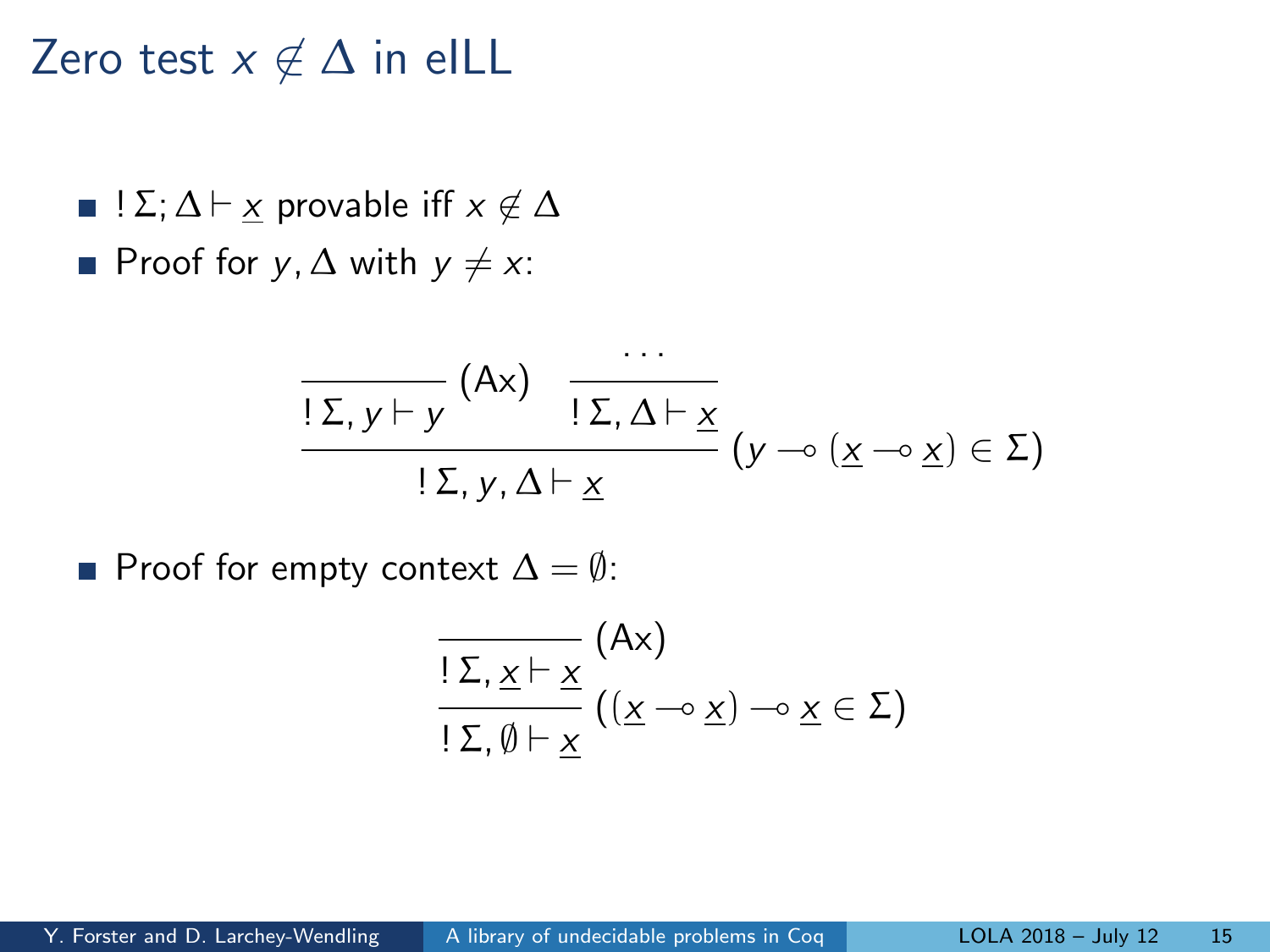#### Correctness proof ⇒

**Termination, for k halting state, i.e. k outside of M** 

$$
\frac{\overline{Z}_{n}q_{k}+q_{k}}{|\Sigma_{n}\emptyset+q_{k}}((q_{k}-q_{k})-q_{k}\in\Sigma)
$$

We define  $\Sigma_{\mathcal{M},k}$  by:

$$
\Sigma_{\mathcal{M},k} = \{ (q_k \sim q_k) \sim q_k \}
$$
\n
$$
\cup \{ y \sim (\underline{x} \sim \underline{x}), (\underline{x} \sim \underline{x}) \sim \underline{x} \mid x \neq y \in [1, n] \}
$$
\n
$$
\cup \{ (x \sim q_{i+1}) \sim q_i \mid i : \text{INC } x \in \mathcal{M} \}
$$
\n
$$
\cup \{ (\underline{x} \& q_j) \sim q_i, x \sim (q_{i+1} \sim q_i) \mid i : \text{DEC } x j \in \mathcal{M} \}
$$

Theorem:  $\mathcal{M}:(i,\vec{v})\longrightarrow^*(k,\vec{0})\Rightarrow !\mathcal{\Sigma}_{\mathcal{M},k}$ ,  $\Delta_{\vec{v}}\vdash q_i$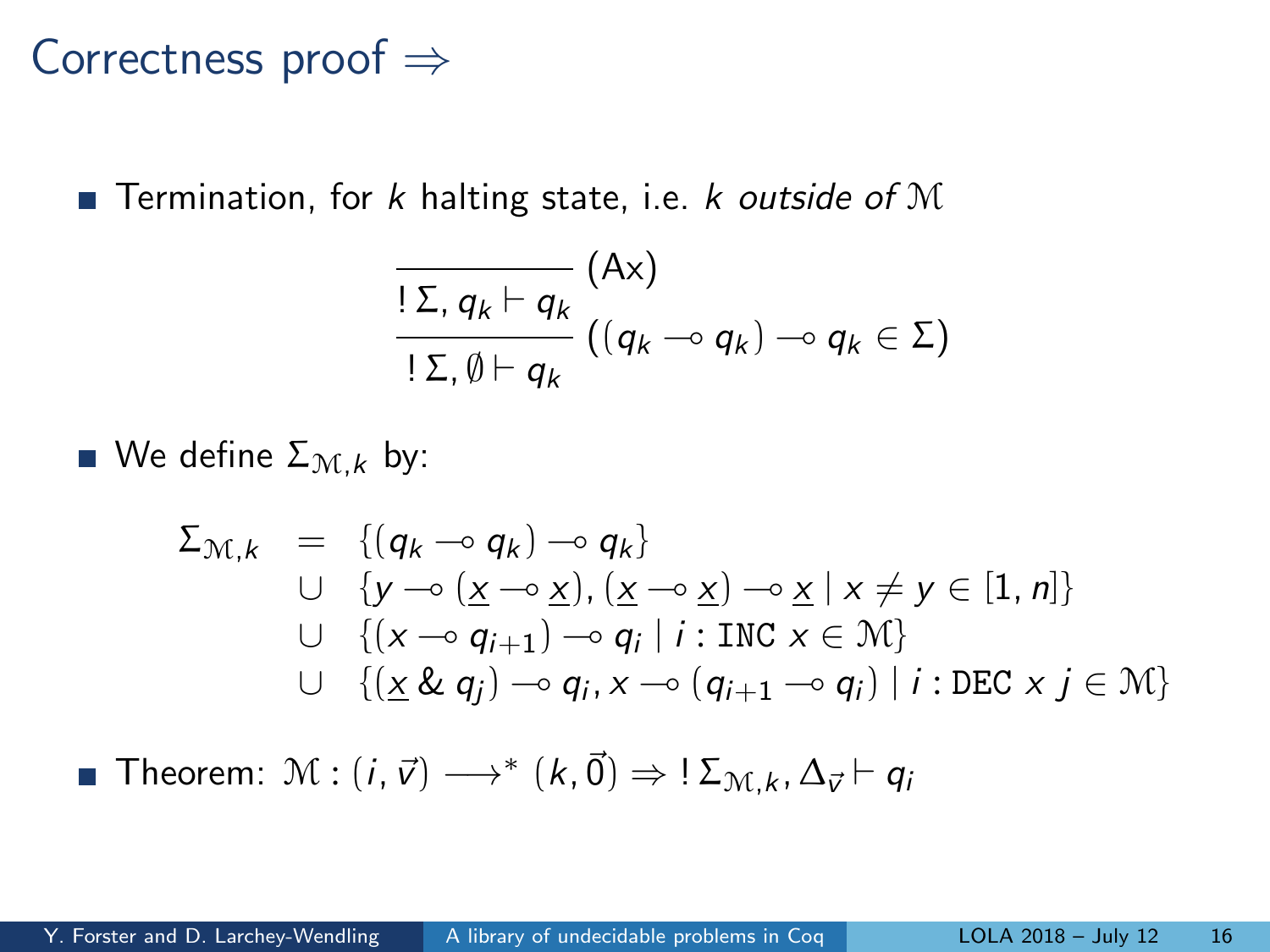#### Correctness proof  $\Leftarrow$

\n- let us show 
$$
! \Sigma_{\mathcal{M},k}
$$
,  $\Delta_{\vec{v}} \vdash q_i \Rightarrow \mathcal{M} : (i, \vec{v}) \longrightarrow^* (k, \vec{0})$
\n- we use trivial phase semantics:  $[\![A]\!]$  :  $\mathbb{N}^n \rightarrow \text{Prop}$
\n

$$
\begin{array}{lll}\n\llbracket x \rrbracket & \vec{v} \iff \vec{v} = 1.x & \text{(i.e. } \vec{v}_y = \delta_{x,y}) \\
\llbracket x \rrbracket & \vec{v} \iff \vec{v}_x = 0 & \text{(i.e. } \vec{v}_y = \delta_{x,y}) \\
\llbracket q_i \rrbracket & \vec{v} \iff \mathcal{M} : (i, \vec{v}) \longrightarrow^* (k, \vec{0})\n\end{array}
$$

we show:  $\llbracket A \rrbracket \vec{0}$  for any  $A \in \Sigma_{\mathcal{M},k}$ , hence  $\llbracket \Sigma_{\mathcal{M},k} \rrbracket = \{\vec{0}\}\$ we also have  $[\![\Delta_{\vec{{\scriptscriptstyle V}}}\!]\!] = \{\vec{{\scriptscriptstyle V}}\}$ by soundness of TPS, from ! $\Sigma_{\mathcal{M},k} ; \Delta_{\vec{v}} \vdash q_i$  we get  $[\![q_i]\!]$   $\vec{v}$ comp. reduction:  $\begin{bmatrix} \mathcal{M}:(i,\vec{v})\longrightarrow^{*}(k,\vec{0})\Longleftrightarrow \:!\Sigma_{\mathcal{M},k},\Delta_{\vec{v}}\vdash q_{i}\end{bmatrix}$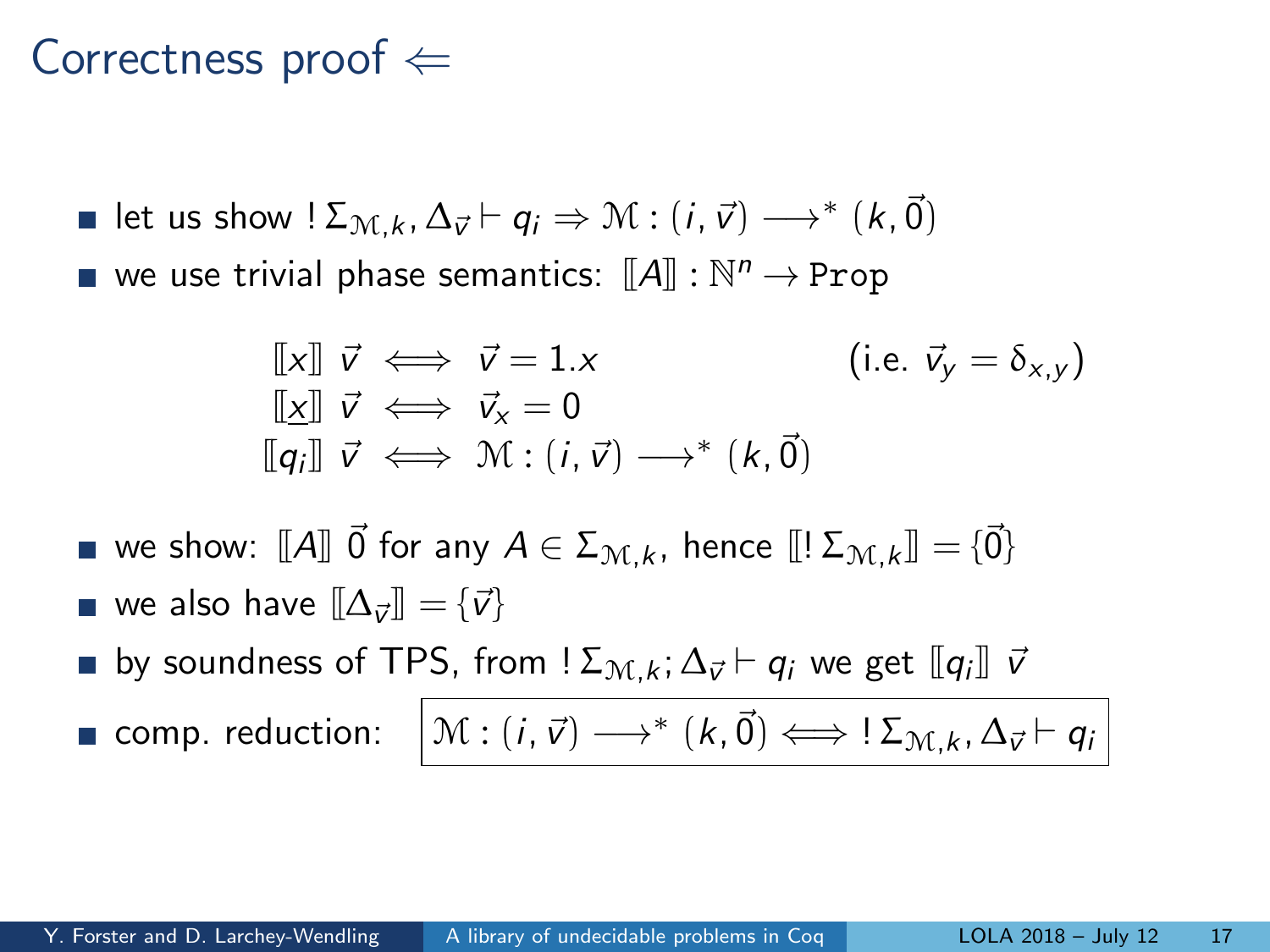### Wrap-up of this talk

Reductions:

- **PCP** to BPCP: trivial binary encoding
- BPCP to BSM: verified exhaustive search
- BSM to MM: certified compiler between low-level languages  $\sim$
- **MM** to iLL: elegant encoding of computational model in logics

Low verification overhead

(compared to detailed paper proofs)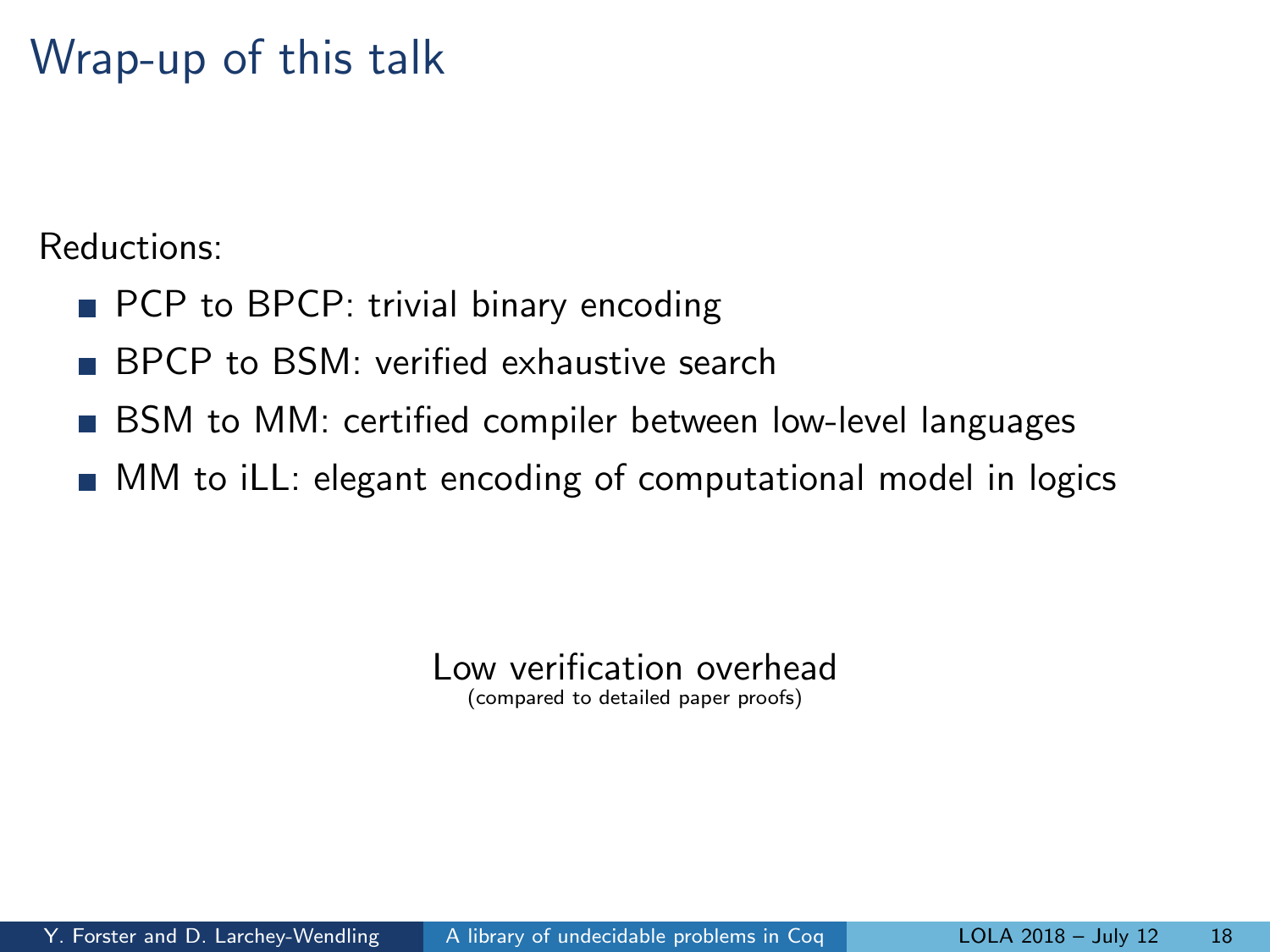## Future Work



Forster, Kunze: Automated extraction from Coq to cbv λ-calculus yields computability proofs for all reductions

Lesson learned: Chunk your reductions!